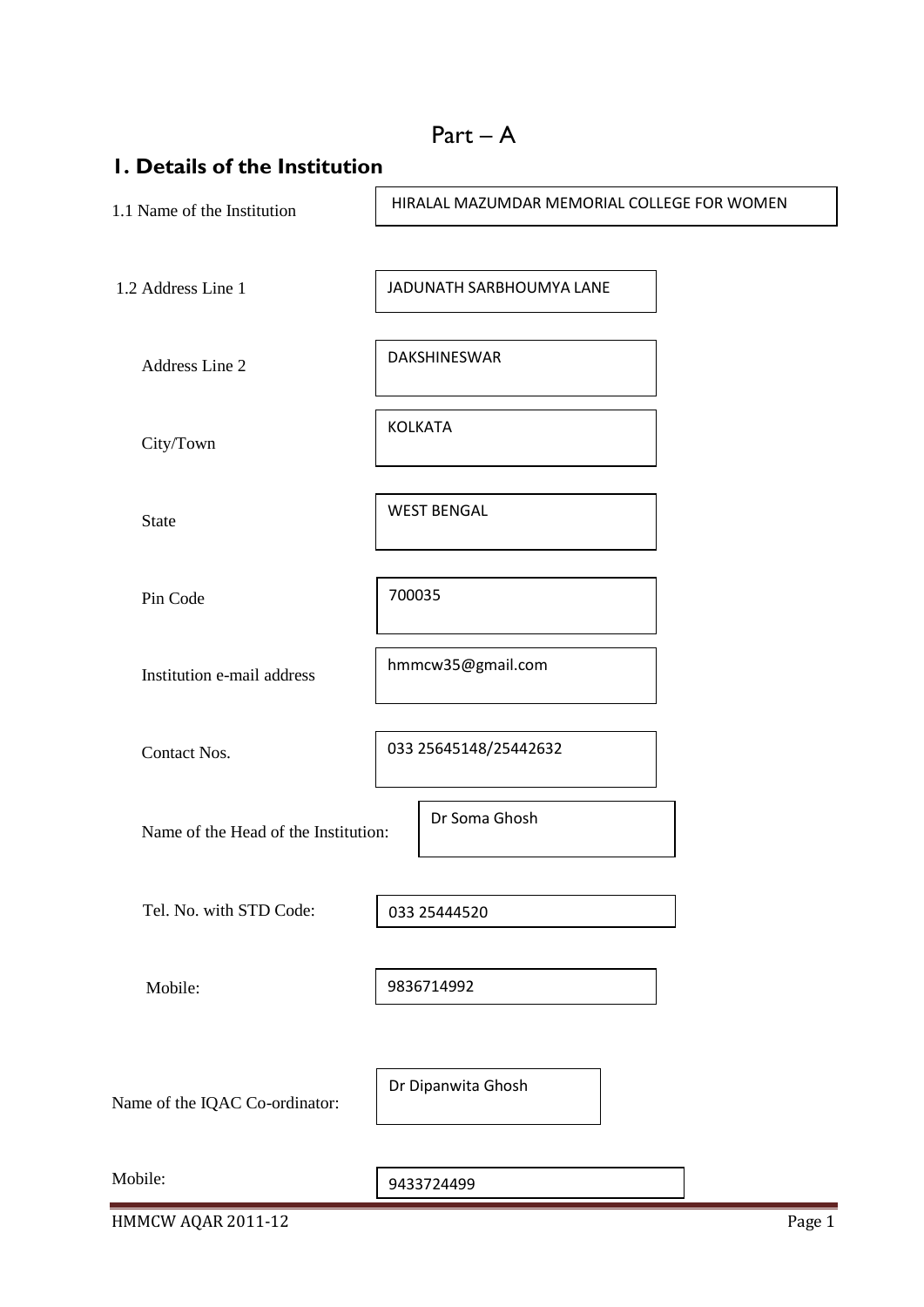IQAC e-mail address:

[iqac.hmmcollege@yahoo.com](mailto:iqac.hmmcollege@yahoo.com)

1.3 **NAAC Track ID** (For ex. MHCOGN 18879) **....Yet to be generated..............**

1.4 Website address:

www.hmmcollege.org

Web-link of the AQAR:

For ex. http://www.ladykeanecollege.edu.in/AQAR201213.doc

1.5 Accreditation Details

| Sl. No. | Cycle       | Grade | <b>CGPA</b> | Year of       | Validity |
|---------|-------------|-------|-------------|---------------|----------|
|         |             |       |             | Accreditation | Period   |
|         | $1st$ Cycle | $C++$ |             | 2004          | 5 years  |
|         | $2nd$ Cycle |       |             |               |          |
|         | $3rd$ Cycle |       |             |               |          |
|         | $4th$ Cycle |       |             |               |          |

1.6 Date of Establishment of IQAC : **20**/02/2014

**1.7 AQAR for the year:**

2011-12

1.8 Details of the previous year's AQAR submitted to NAAC after the latest Assessment and Accreditation by NAAC (*(for example AQAR 2010-11submitted to NAAC on 12-10-2011)*

| i. AQAR   | (DD/MM/YYYY)4 |
|-----------|---------------|
| ii. AQAR  | (DD/MM/YYYY)  |
| iii. AQAR | (DD/MM/YYYY)  |
| iv. AQAR  | (DD/MM/YYYY)  |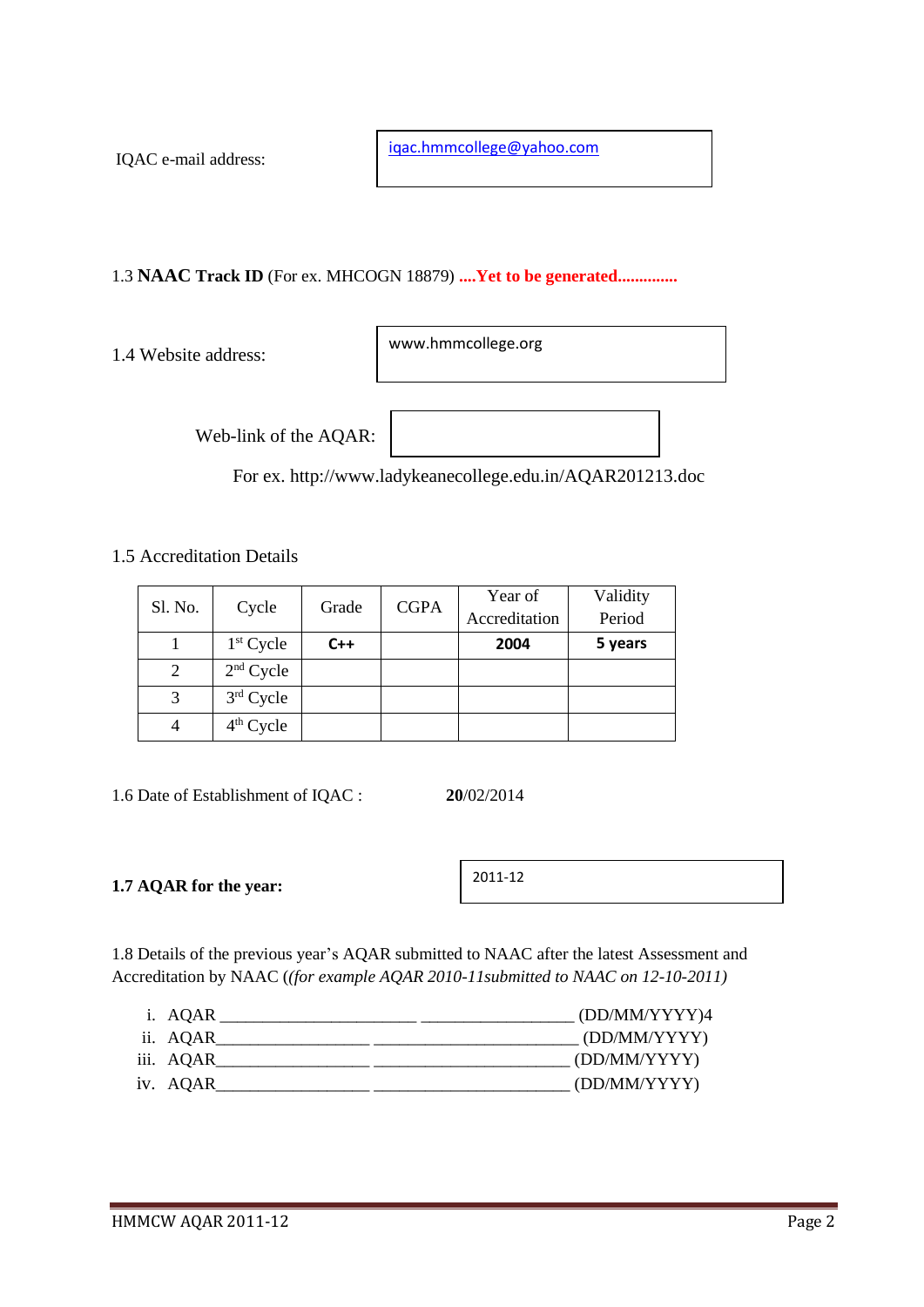1.9 Institutional Status

| University                                                 | Deemed<br>Central<br>Private<br>State                                                  |
|------------------------------------------------------------|----------------------------------------------------------------------------------------|
| <b>Affiliated College</b>                                  | N <sub>0</sub><br>Yes<br>Y                                                             |
| <b>Constituent College</b>                                 | Yes<br>N <sub>0</sub><br>v                                                             |
| Autonomous college of UGC                                  | Yes<br>No<br>V                                                                         |
| Regulatory Agency approved Institution                     | No<br>V<br>Yes                                                                         |
| (eg. AICTE, BCI, MCI, PCI, NCI)                            |                                                                                        |
| Type of Institution<br>Co-education                        | Men<br>Women<br>Υ                                                                      |
| Urban                                                      | Rural<br>Tribal<br>Y                                                                   |
| <b>Financial Status</b><br>Grant-in-aid                    | UGC 2(f)<br>UGC 12B<br>Y<br>Y                                                          |
|                                                            | Grant-in-aid $+$ Self Financing<br><b>Totally Self-financing</b><br>Y                  |
| 1.10 Type of Faculty/Programme                             |                                                                                        |
| Arts<br>Science<br>Y                                       | PEI (Phys Edu)<br>Commerce<br>Law<br>Υ                                                 |
| Engineering<br>TEI (Edu)                                   | <b>Health Science</b><br>Management                                                    |
| Others (Specify)                                           |                                                                                        |
| 1.11 Name of the Affiliating University (for the Colleges) | West Bengal State University,<br><b>Barasat</b>                                        |
|                                                            | 1.12 Special status conferred by Central/ State Government-- UGC/CSIR/DST/DBT/ICMR etc |

| Autonomy by State/Central Govt. / University | <b>NIL</b> |                |    |
|----------------------------------------------|------------|----------------|----|
| University with Potential for Excellence     | <b>NA</b>  | <b>UGC-CPE</b> | ΝA |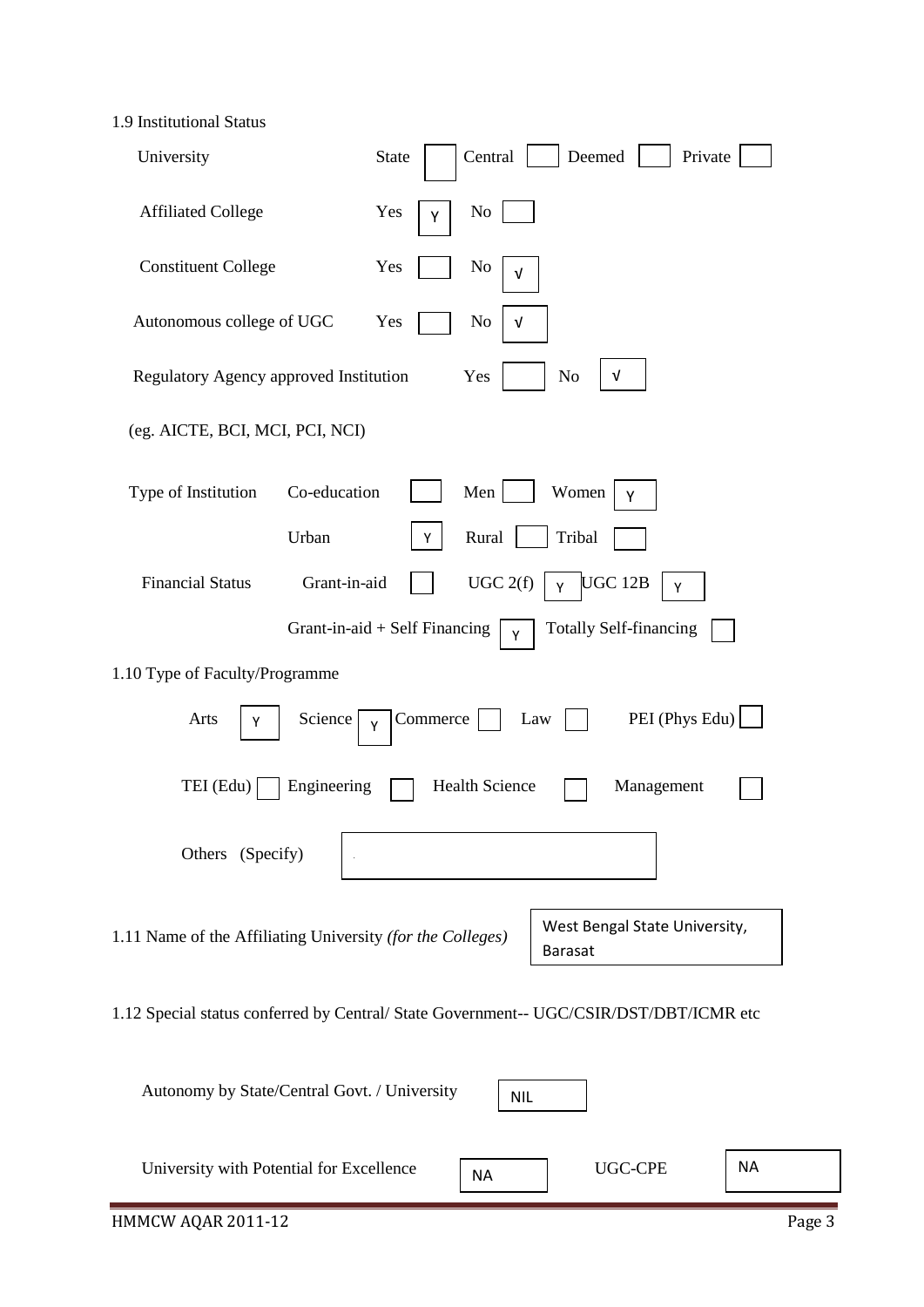| <b>DST Star Scheme</b>           | <b>NA</b> | UGC-CE              | <b>NA</b> |
|----------------------------------|-----------|---------------------|-----------|
| UGC-Special Assistance Programme | <b>NA</b> | <b>DST-FIST</b>     | <b>NA</b> |
| UGC-Innovative PG programmes     | <b>NA</b> | Any other (Specify) | <b>NA</b> |
| <b>UGC-COP Programmes</b>        | <b>NA</b> |                     |           |

# **2. IQAC Composition and Activities**

| 2.1 No. of Teachers                             | 11                        |
|-------------------------------------------------|---------------------------|
| 2.2 No. of Administrative/Technical staff       | 02                        |
| 2.3 No. of students                             | 01                        |
| 2.4 No. of Management representatives           | 01                        |
| 2.5 No. of Alumni                               | 01                        |
| 2.6 No. of any other stakeholder and            | 00                        |
| community representatives                       |                           |
| 2.7 No. of Employers/ Industrialists            | 00                        |
| 2.8 No. of other External Experts               | 01                        |
| 2.9 Total No. of members                        | 17                        |
| 2.10 No. of IQAC meetings held                  | 06                        |
| 2.11 No. of meetings with various stakeholders: | No.<br>06<br>Faculty<br>6 |
| <b>Non-Teaching Staff Students</b><br>06        | Alumni<br>06              |
|                                                 |                           |

\* The Teachers' Council, a statutory body of the college, was meeting at least three times a year. In its discussion the need to form an IQAC, that would provide the direction and leadership towards the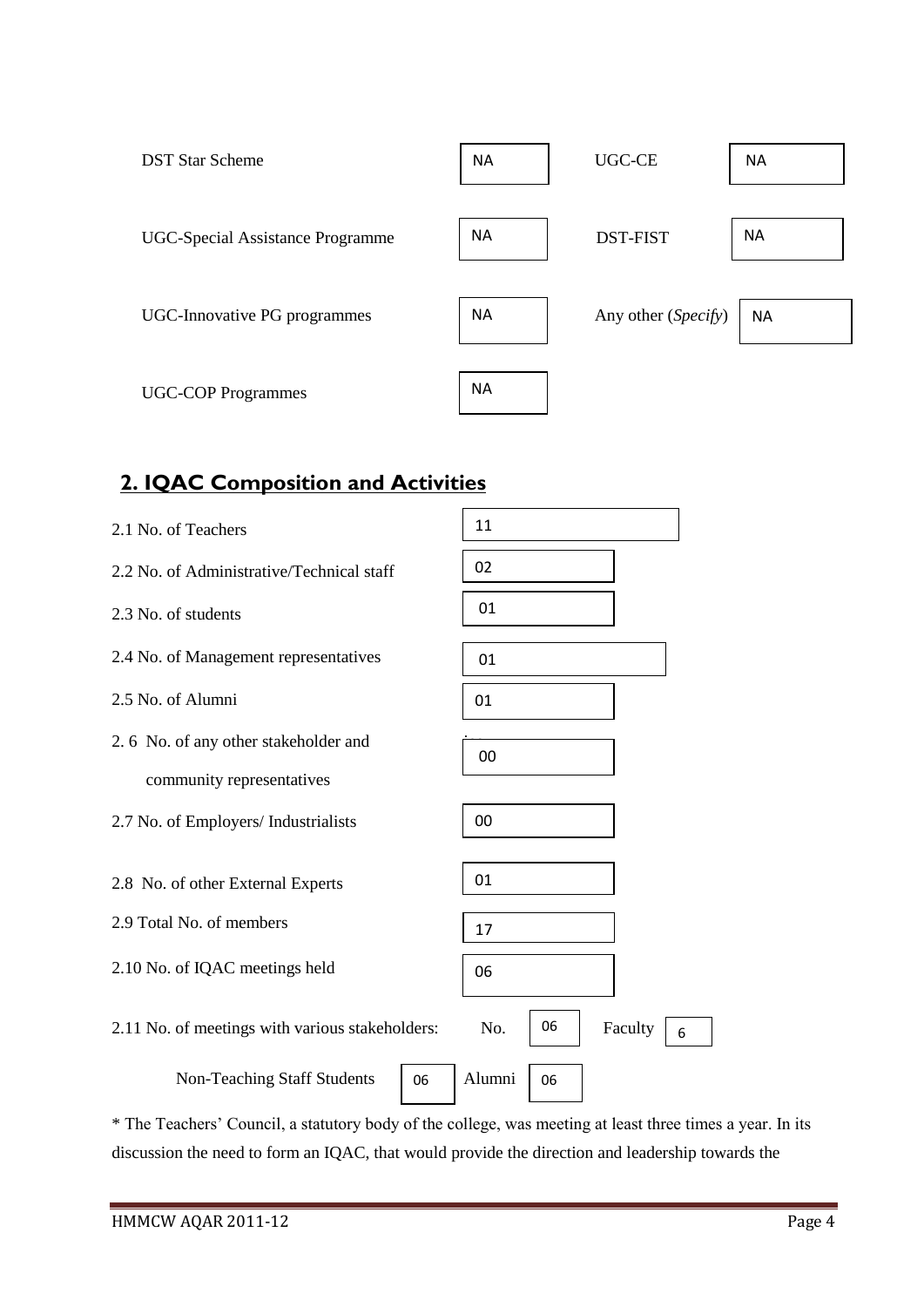subsequent national accreditation, was coming up. The structure of the IQAC and the number of meetings held with various stakeholders represent 2015-16 academic year figures.

|                   | 2.12 Has IQAC received any funding from UGC during the year?              |          |                              | Yes.     | No $V$                   |   |
|-------------------|---------------------------------------------------------------------------|----------|------------------------------|----------|--------------------------|---|
|                   | If yes, mention the amount                                                | N.A.     |                              |          |                          |   |
|                   | 2.13 Seminars and Conferences (only quality related)                      |          |                              |          |                          |   |
|                   | (i) No. of Seminars/Conferences/ Workshops/Symposia organized by the IQAC |          |                              |          |                          |   |
| <b>Total Nos.</b> | International<br>3                                                        | National | <b>State</b><br>$\mathbf{0}$ | $\Omega$ | <b>Institution Level</b> | 3 |
|                   |                                                                           |          |                              |          |                          |   |
| (ii) Themes       | Quality Improvement, Capacity building                                    |          |                              |          |                          |   |
|                   | 2.14 Significant Activities and contributions made by IQAC                |          |                              |          |                          |   |

There was no formal IQAC during this academic year. The Governing Body and the Teachers' Council was planning on the behalf of the cell. The college was striving towards providing holistic and need-based education.

### 2.15 Plan of Action by IQAC/Outcome

 The plan of action chalked out by the IQAC in the beginning of the year towards quality enhancement and the outcome achieved by the end of the year \*

| Plan of Action                                 | Achievements                                                                                                    |
|------------------------------------------------|-----------------------------------------------------------------------------------------------------------------|
| Strive for betterment in teaching learning and | Academic Calendars (department specific) were prepared                                                          |
| evaluation                                     | on the basis of institutional calendar                                                                          |
| Take a step forward towards office and library | The Accounts department of the college uses the Tally                                                           |
| automation                                     | software for prepare and upgrade a part of the accounts                                                         |
| Introducing visual medium in learning          | Few lessons by two (Botany, FNTA departments are<br>taught through visual medium (Power Point<br>presentations) |
| Extension activities in the form of slum       | Slum visits and camps are conducted at nearby slums by                                                          |
| adoption                                       | the NSS team                                                                                                    |

 *\* Attach the Academic Calendar of the year as Annexure.*

| .15 Whether the AQAR was placed in statutory body | Yes $V$ | N <sub>0</sub> |
|---------------------------------------------------|---------|----------------|
|                                                   |         |                |

| Management | Syndicate | Any other body |  |
|------------|-----------|----------------|--|
|            |           |                |  |

Provide the details of the action taken

Before the AQAR 2011-12 was placed at the Governing Body, the draft was mailed to all the members with a prior notice. The AQAR was placed formally at the Governing Body and was discussed threadbare at the forum. All suggestions were incorporated at the final report.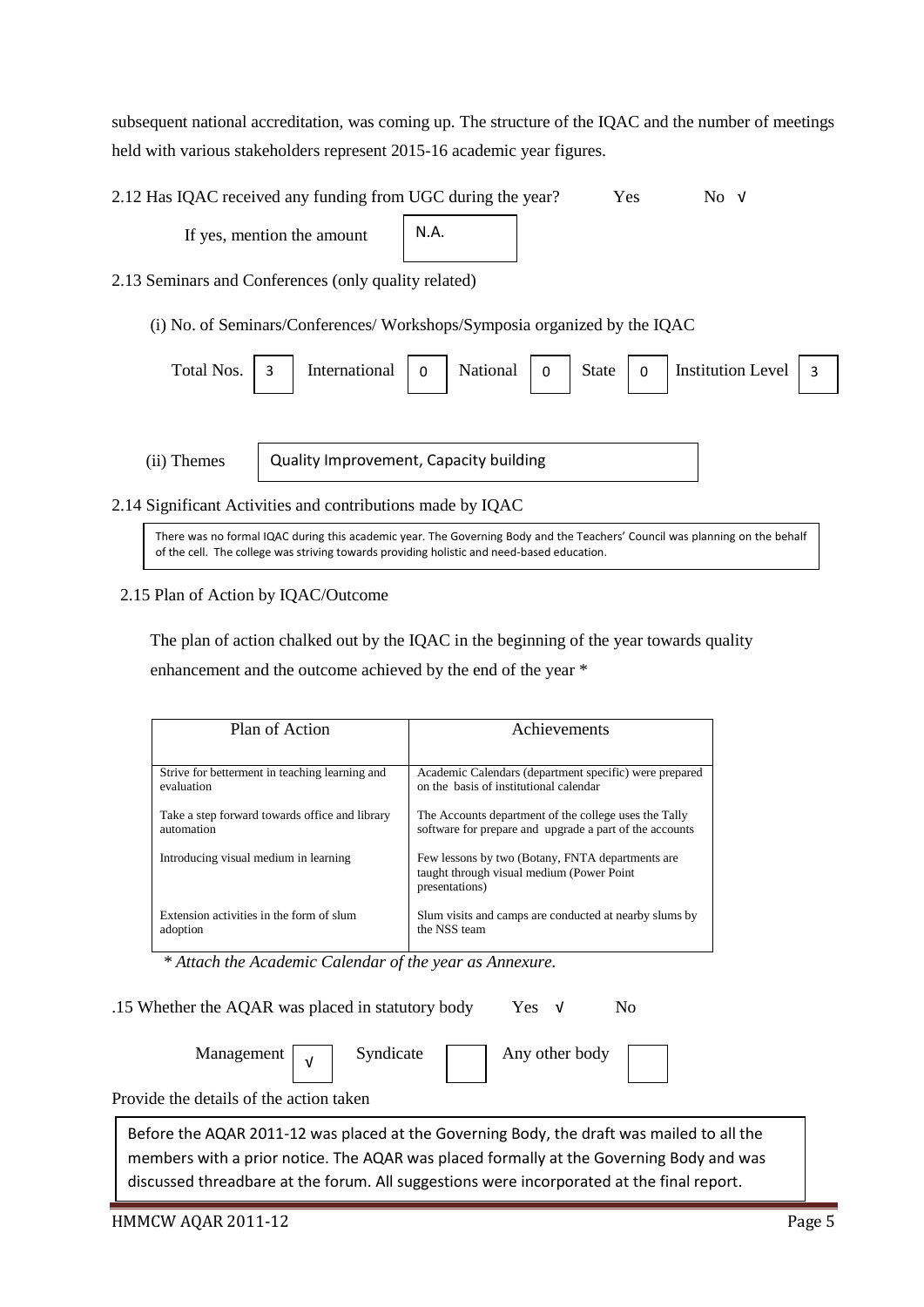# Part – B

# **Criterion – I**

# **1. Curricular Aspects**

| Level of the<br>Programme | Number of<br>existing<br>Programmes | Number of<br>programmes added<br>during the year | Number of<br>self-financing<br>programmes | Number of value<br>added / Career<br>Oriented<br>programmes |
|---------------------------|-------------------------------------|--------------------------------------------------|-------------------------------------------|-------------------------------------------------------------|
| PhD                       | $\theta$                            | $\Omega$                                         | $\Omega$                                  | $\theta$                                                    |
| PG                        | $\theta$                            | $\overline{0}$                                   | $\Omega$                                  | $\theta$                                                    |
| <b>UG</b>                 | $21(H+G)$                           | $\overline{0}$                                   | $\Omega$                                  | $\theta$                                                    |
| PG Diploma                | $\boldsymbol{0}$                    | 00                                               | $\Omega$                                  | $\theta$                                                    |
| <b>Advanced Diploma</b>   | $\overline{0}$                      | 00                                               | $\Omega$                                  | $\theta$                                                    |
| Diploma                   | $\overline{0}$                      | $\Omega$                                         | $\Omega$                                  | $\theta$                                                    |
| Certificate               | $\overline{0}$                      | $\overline{0}$                                   | $\Omega$                                  | $\theta$                                                    |
| Others                    | $\theta$                            | $\overline{0}$                                   | $\Omega$                                  | $\theta$                                                    |
| <b>Total</b>              | $21(H+G)$                           | $\overline{0}$                                   | $\Omega$                                  | $\theta$                                                    |
| Interdisciplinary         | $\Omega$                            | $\overline{0}$                                   | $\Omega$                                  | $\Omega$                                                    |
| Innovative                | $\theta$                            | $\overline{0}$                                   | $\Omega$                                  | $\Omega$                                                    |

#### 1.1 Details about Academic Programmes

1.2 (i) Flexibility of the Curriculum: CBCS/Core/Elective option / Open options (ii) Pattern of programmes:

| Pattern   | Number of programmes |
|-----------|----------------------|
| Semester  |                      |
| Trimester |                      |
| Annual    | $21 (H + G)$         |

1.3 Feedback from stakeholders\* Alumni | | Parents | | Employers | | Students  *(On all aspects)* Mode of feedback : Online  $\vert$  Manual  $\vert \vee \vert$  Co-operating schools (for PEI) √ √

#### *\*Please provide an analysis of the feedback in the Annexure*

1.4 Whether there is any revision/update of regulation or syllabi, if yes, mention their salient aspects.

The college was affiliated to the University of Calcutta since its inception in 1959. When the Government of West Bengal formed the West Bengal State University vide Act XXVIII of 2007, the college along with 62 other colleges of the North 24-Parganas, an industrial district of West Bengal, was affiliated to the new found University but continued to follow the statutes and syllabi of the University of Calcutta. The new University began designing its own syllabi in 2012. The statute of the University was replete and enacted in 2014.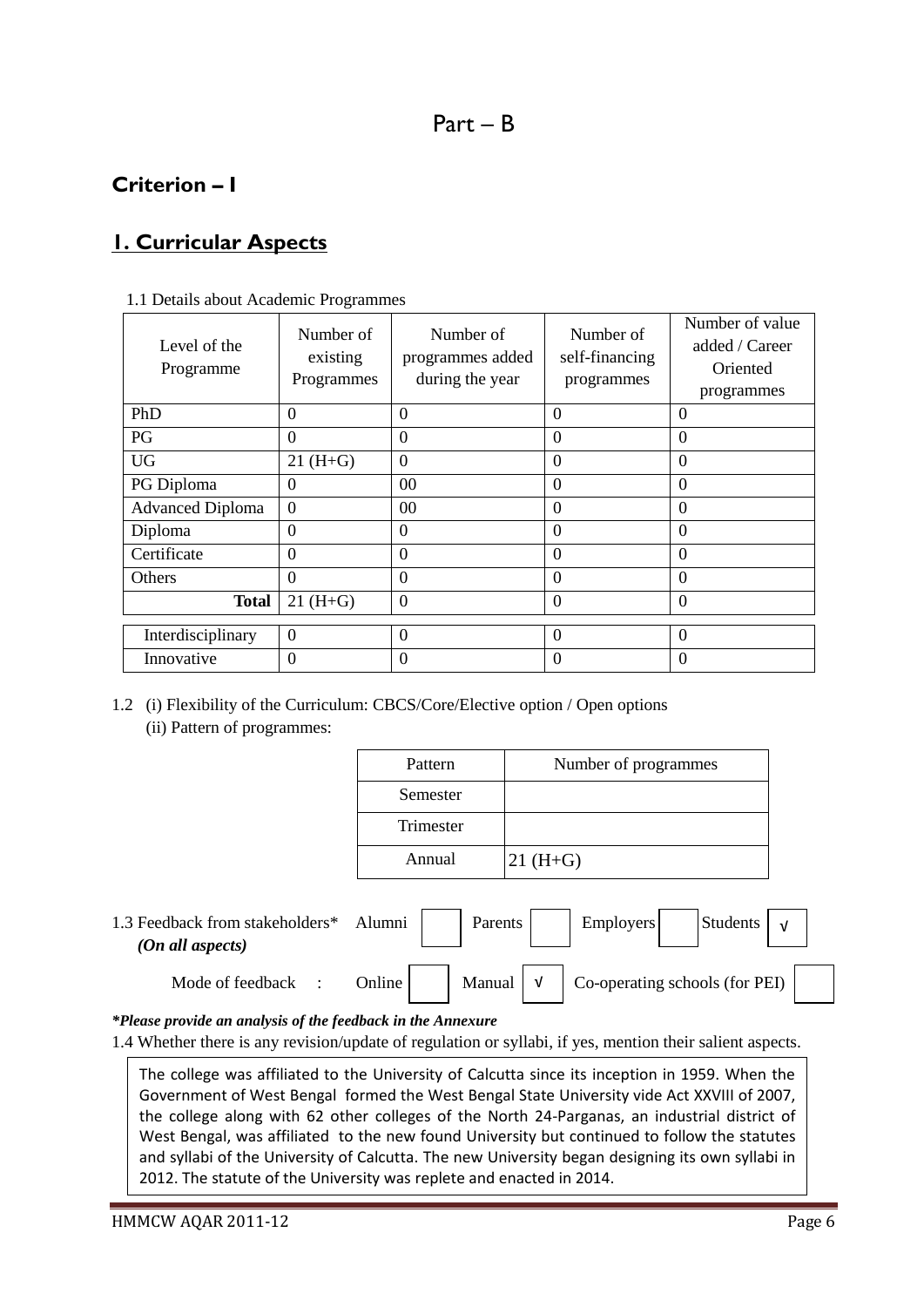1.5 Any new Department/Centre introduced during the year. If yes, give details.

NO

# **Criterion – II**

# **Teaching, Learning and Evaluation**

2.1 Total No. of permanent faculty

| Total | Asst. Professors | <b>Associate Professors</b> | Professors | <b>Others</b>                                                                            |
|-------|------------------|-----------------------------|------------|------------------------------------------------------------------------------------------|
| 15    | 6                | Q                           | 00         | 11 Govt<br>approved<br>Contract<br>teachers<br>20 Govt<br>approved Part<br>Time teachers |

2.2 No. of permanent faculty with Ph.D.

| 2.3 No. of Faculty Positions     |
|----------------------------------|
| Recruited $(R)$ and Vacant $(V)$ |
| during the year                  |

| Asst.<br>Professors |           | Associate<br>Professors |    | Professors | Others |        | Total |  |
|---------------------|-----------|-------------------------|----|------------|--------|--------|-------|--|
| R                   |           |                         |    |            |        |        |       |  |
|                     | $\bigcap$ |                         | 00 | $00\,$     |        | $00\,$ |       |  |

2.4 No. of Guest and Visiting faculty and Temporary faculty

Guest Teachers: 38

The post of Professor does not exist for a college. Assistant Professors are promoted to Associate Professor through career-advancement scheme. .

9

2.5 Faculty participation in conferences and symposia:

| No. of Faculty          | International level | National level | State level |
|-------------------------|---------------------|----------------|-------------|
| Attended                |                     |                |             |
| Presented papers        |                     |                |             |
| <b>Resource Persons</b> |                     |                |             |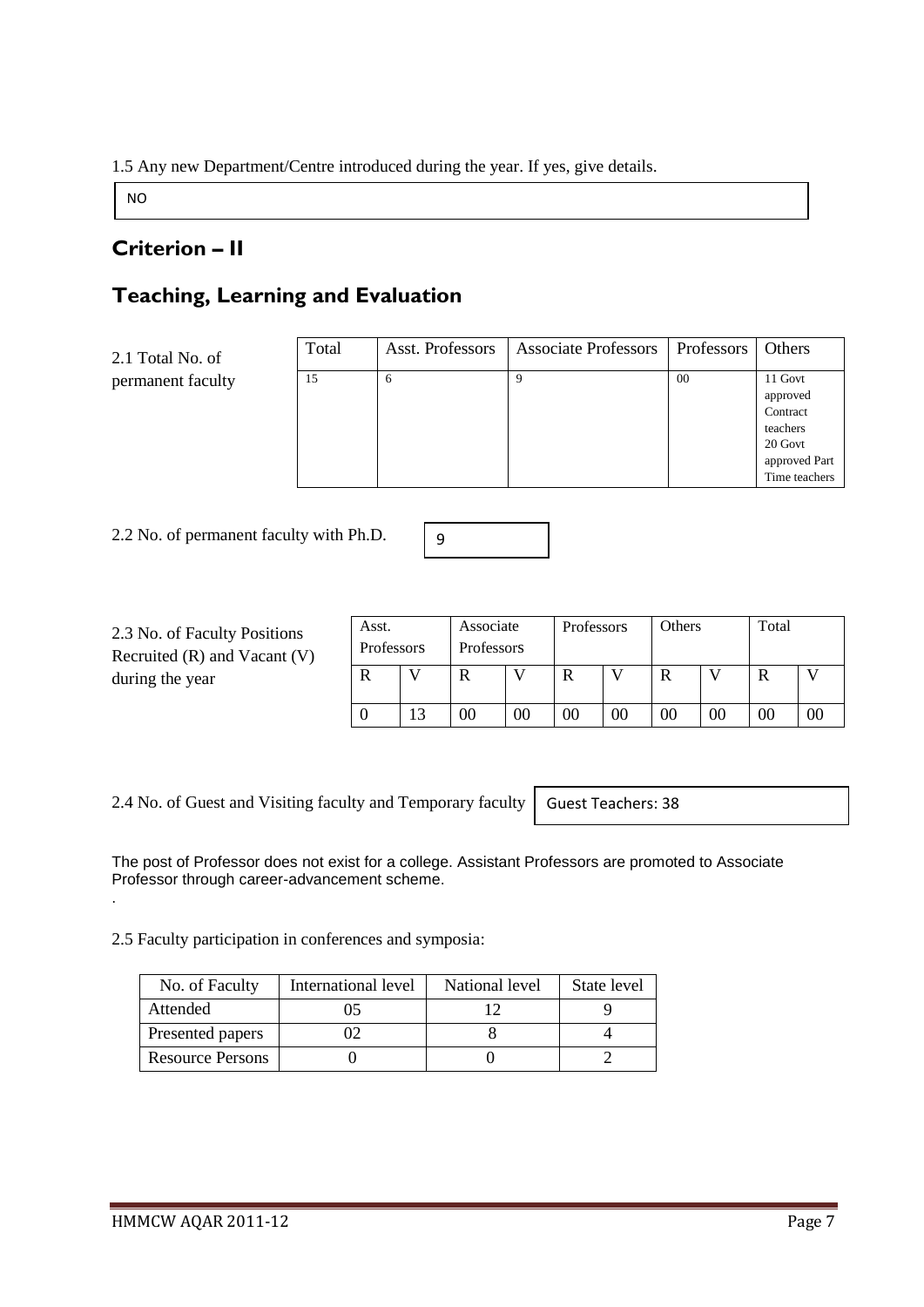2.6 Innovative processes adopted by the institution in Teaching and Learning:

The college prides itself for its continuous, rigorous and intensive teaching learning methods. The focus for this year was on:

- a) Participatory role of students in class
- b) To encourage Field visits and industry visits for a better exposure to reality around us so that students could match theory with practice. Departments are asked to highlight the application part of the curriculum.
- 2.7 Total No. of actual teaching days during this academic year

|  | 208 |  |
|--|-----|--|
|--|-----|--|

2.8 Examination/ Evaluation Reforms initiated by the Institution (for example: Open Book Examination, Bar Coding, Double Valuation, Photocopy, Online Multiple Choice Questions)

Continuous Internal Evaluation (CIA) has been the given practice for evaluating students over the years. Unit Tests, Tutorials and internal end of the term examinations are taken by the college for all honours subjects. Practical classes are monitored regularly and internal assessment made by teachers on the basis of regularity and performance of student is carried forward in the university evaluation format. Apart from these, quiz competition, open book tests, short answer-type tests (oral and written), presentations, extempore speeches are conducted by every department to monitor the academic progress of students

- 2.9 No. of faculty members involved in curriculum restructuring/revision/syllabus development as member of Board of Study/Faculty/Curriculum Development workshop 4 (B.O.S) S
- 2.10 Average percentage of attendance of students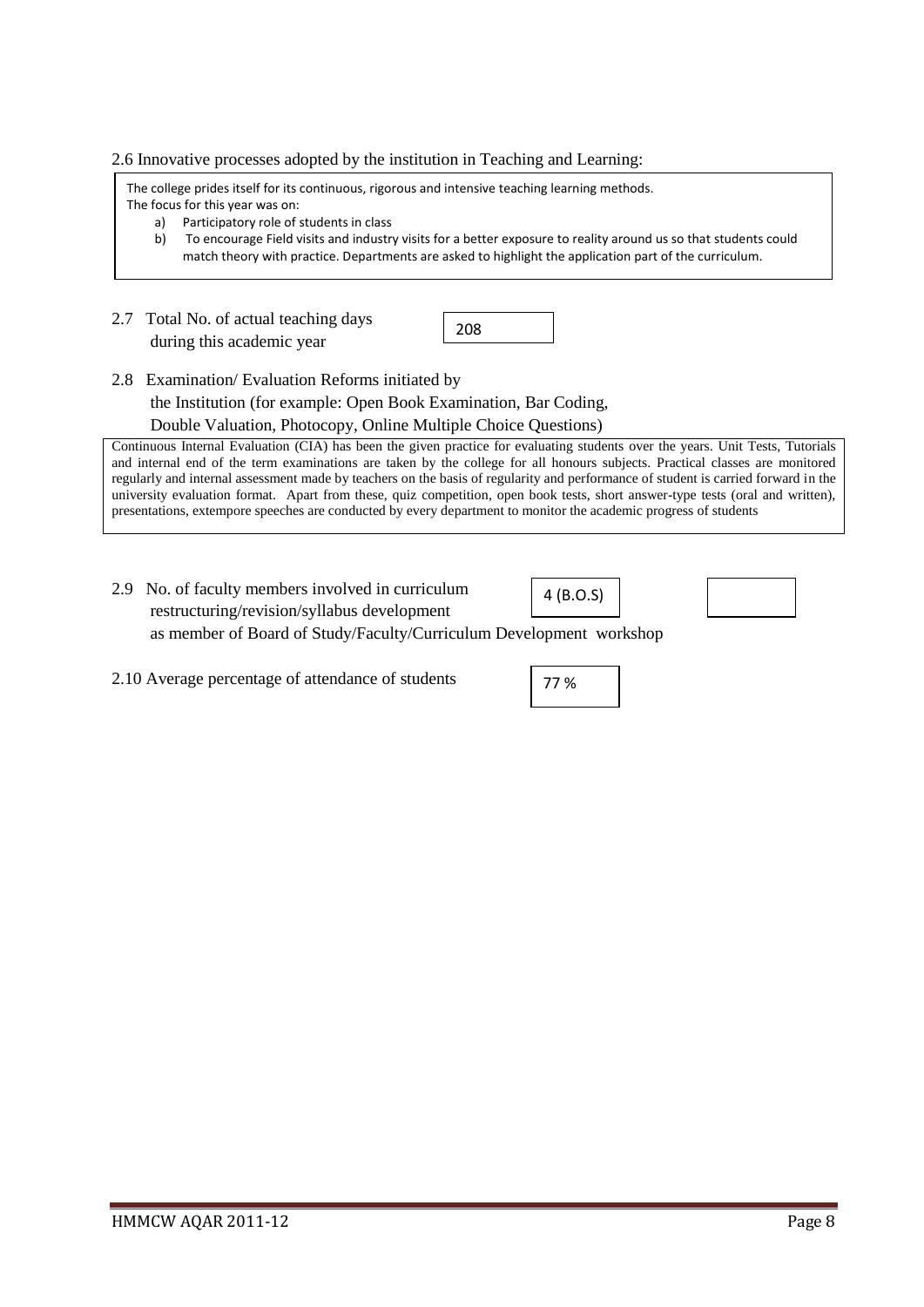| Title of the             | Total no. of   | Division B.A./B.Sc. (Hons and General Part III Examination |          |            |                |        |
|--------------------------|----------------|------------------------------------------------------------|----------|------------|----------------|--------|
| Programme                | students       |                                                            |          |            |                |        |
|                          | appeared       | Distinction %                                              | I%       | $\rm II$ % | G %            | Pass % |
| Bengali                  | 48             | N.A.                                                       | 2.08     | 81.25      | 14.58          | 97.91  |
| Botany                   | 5              | N.A.                                                       | $\theta$ | 100        | $\overline{0}$ | 100    |
| Chemistry                | $\overline{2}$ | N.A.                                                       | 00       | 100        | $\overline{0}$ | 100.0  |
| Economics                | $\mathbf 0$    | N.A.                                                       | $00\,$   | $00\,$     | $00\,$         | N.A.   |
| English                  | 17             | N.A.                                                       | $00\,$   | 88.23      | 5.88           | 94.1   |
| Education                | 30             | N.A.                                                       | 17.24    | 75.86      | 3.44           | 96.55  |
| Food & Nutrition         | 29             | N.A.                                                       | 17.24    | 75.86      | 3.44           | 96.55  |
| Geography                | 35             | N.A.                                                       | $00\,$   | 51.42      | 34.28          | 85.71  |
| Journalsim and           | 19             | N.A.                                                       | $00\,$   | 100        | 00             |        |
| Mass Comm.               |                |                                                            |          |            |                | 100    |
| History                  | 23             | N.A.                                                       | $00\,$   | 82.60      | 17.39          | 100    |
| Philosophy               | 16             | N.A.                                                       | 6.25     | 56.25      | 31.25          | 93.75  |
| <b>Political Science</b> | 8              | N.A.                                                       | $00\,$   | 87.5       | 12.5           | 100    |
| Psychology               | 12             | N.A.                                                       | $00\,$   | 91.66      | 8.33           | 100.0  |
| Music                    | $\overline{3}$ | N.A.                                                       | $00\,$   | 100        | $00\,$         | 100.0  |
| Sanskrit                 | 18             | N.A.                                                       | 5.55     | 61.11      | 27.77          | 94.44  |
| Sociology                | 8              | N.A.                                                       | 9.09     | 87.5       | 12.5           | 100    |
| Zoology                  | 9              | N.A.                                                       | 25.00    | 60         | 26.66          | 86.66  |
| B.A. (General)           | 166            | N.A.                                                       | $00\,$   | 5          | 70             | 75     |
| B.Sc. (General)          | 44             | N.A.                                                       | 00       | 71.42      | 14.28          | 85.71  |

2.11 Course/Programme wise distribution of pass percentage :

## 2.12 How does IQAC Contribute/Monitor/Evaluate the Teaching & Learning processes :

The college did not have a Quality Assurance Cell in 2011-12. All the stakeholders of the college, the Governing Body, the Teachers' Council were taking note of the result, dissecting the outcome and trying to find ways to improve it. They were proposing the introduction of visual medium as an alternative to traditional chalk and duster teachings, especially for science subjects as a beginning. As the college lacked funds and infrastructure to install projection systems in every class room, two rooms were identified for visual teaching. The projection systems were installed in these two class rooms. The routine was formulated such that the departments that needed the system had maximum access to it. The teacherin-charge was regularly holding meetings with department heads to listen to and understand their requirements and monitor their performances.

## 2.13 Initiatives undertaken towards faculty development

| <b>Faculty / Staff Development Programmes</b> | Number of faculty<br>benefitted |
|-----------------------------------------------|---------------------------------|
| Refresher courses                             | $_{01}$                         |
| UGC – Faculty Improvement Programme           |                                 |
| HRD programmes                                |                                 |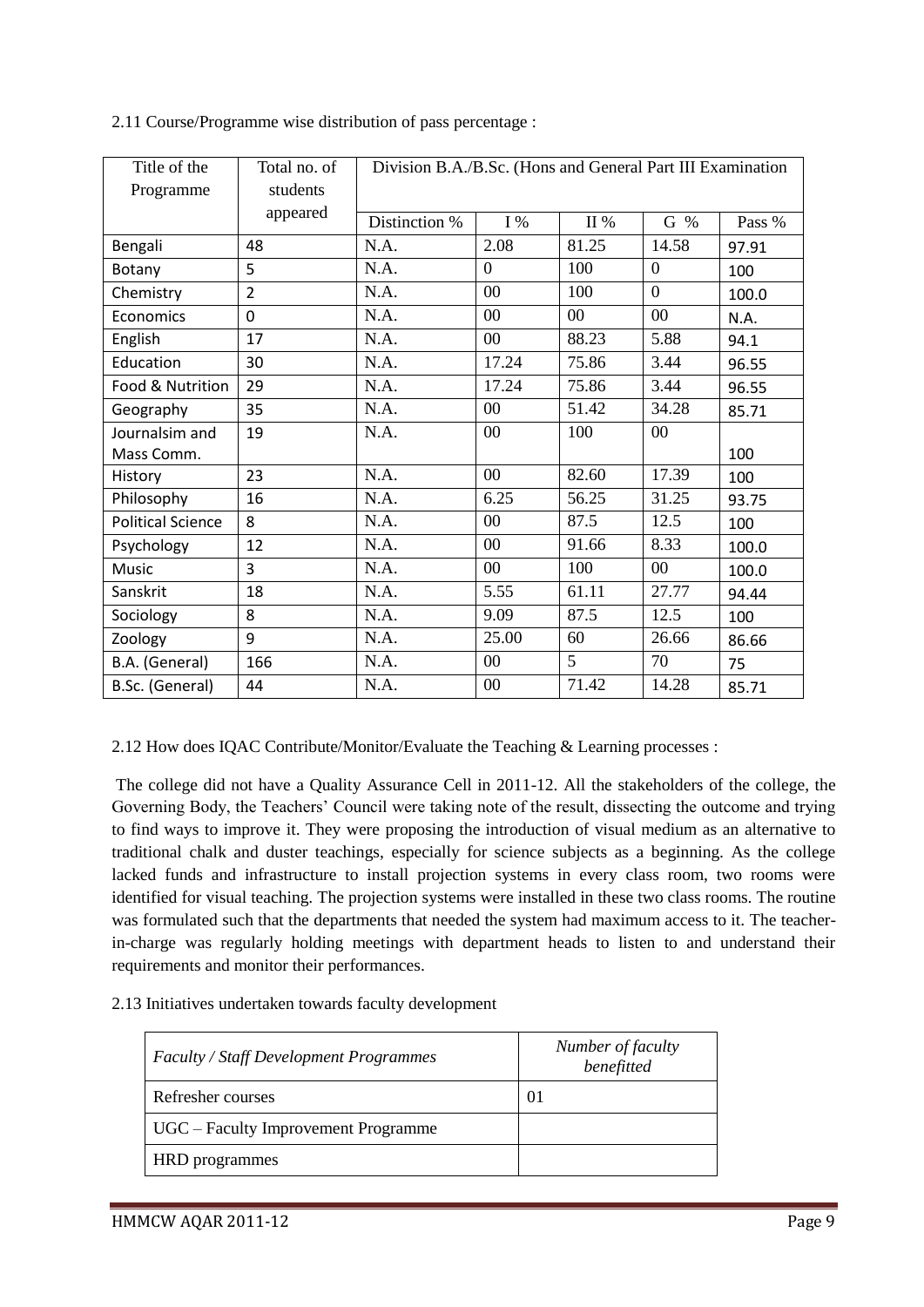| Orientation programmes                         |                                        |
|------------------------------------------------|----------------------------------------|
| Faculty exchange programme                     |                                        |
| Staff training conducted by the university     | CU and DST on regional<br>broadcasting |
| Staff training conducted by other institutions |                                        |
| Summer / Winter schools, Workshops, etc.       | 07                                     |
| Others                                         |                                        |

## 2.14 Details of Administrative and Technical staff

| Category                    | Number of<br>Permanent<br><b>Employees</b> | Number of<br>Vacant<br>Positions | Number of<br>permanent<br>positions filled<br>during the Year | Number of<br>positions filled<br>temporarily |
|-----------------------------|--------------------------------------------|----------------------------------|---------------------------------------------------------------|----------------------------------------------|
| <b>Administrative Staff</b> | 3                                          |                                  |                                                               |                                              |
| Technical Staff             |                                            |                                  |                                                               |                                              |

The college has government approved Night Guard, Guard, Bearer and a Sweeper.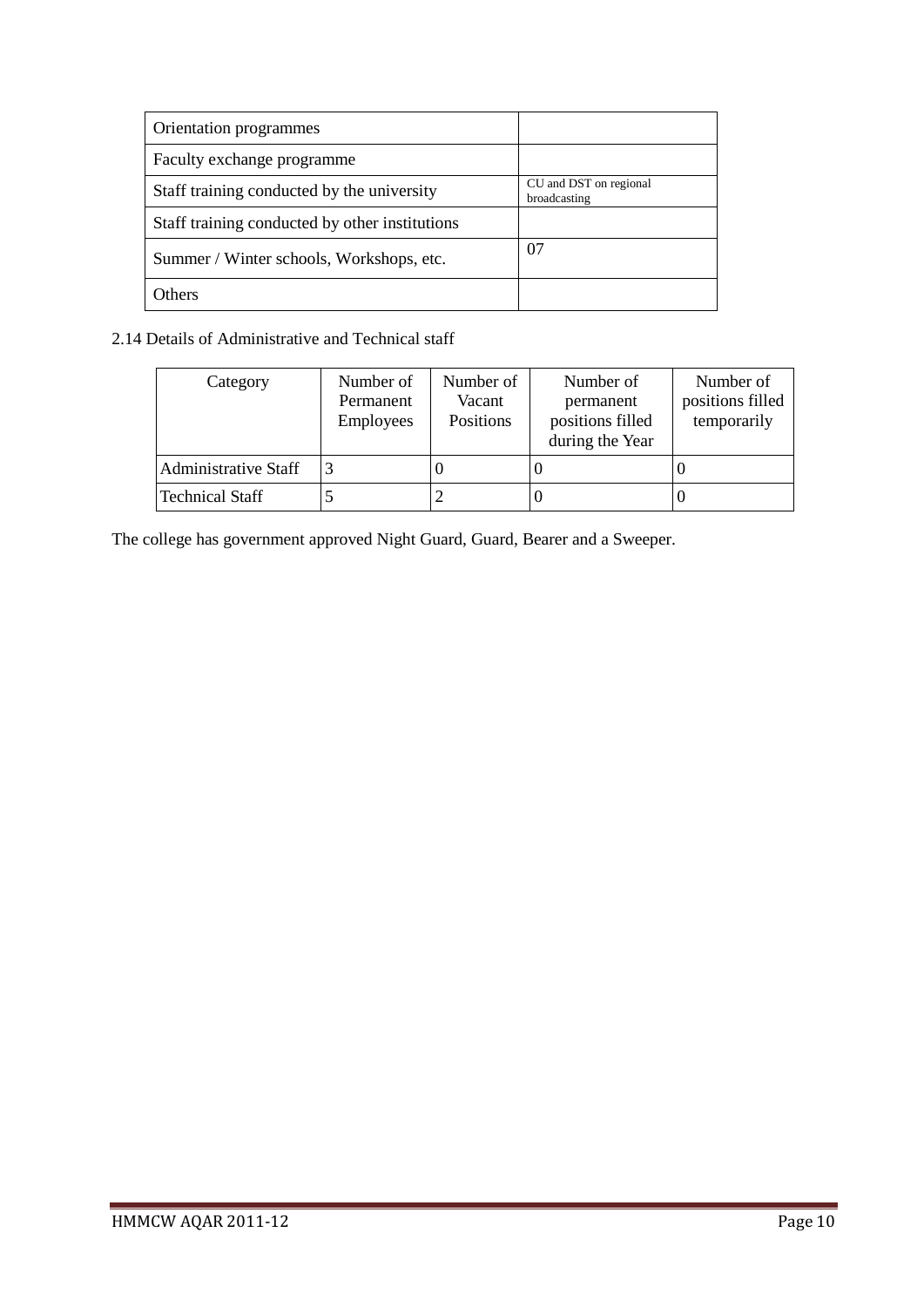# **Criterion – III**

# **3. Research, Consultancy and Extension**

#### 3.1 Initiatives of the IQAC in Sensitizing/Promoting Research Climate in the institution

The college did not have an IQAC in 2011-12. However, the institution was putting down an effort to promote and widen the area of research by trying to motivate teachers to submit proposals for MRP. An associate professor of this institution was engaged as a coinvestigator in UGC-UPE project with Dept of History, University of Calcutta. However, research pursuits were undertaken on an individual accord and teachers were publishing research articles regularly.

#### 3.2 Details regarding major projects

|                     | Completed | Ongoing | Sanctioned | Submitted |
|---------------------|-----------|---------|------------|-----------|
| Number              | $00\,$    | 00      | $00\,$     | 00        |
| Outlay in Rs. Lakhs | 00        | $00\,$  | $00\,$     | 00        |

#### 3.3 Details regarding minor projects

|                     | Completed | <b>J</b> ngoing | Sanctioned | Submitted |
|---------------------|-----------|-----------------|------------|-----------|
| Number              | UU        | 00              | $00\,$     | 00        |
| Outlay in Rs. Lakhs | $00\,$    | $00\,$          | $00\,$     | 00        |

### 3.4 Details on research publications:

|                          | International | National | Others |
|--------------------------|---------------|----------|--------|
| Peer Review Journals     |               |          |        |
| Non-Peer Review Journals |               |          |        |
| e-Journals               |               |          |        |
| Conference proceedings   |               |          |        |

#### 3.5 Details on Impact factor of publications:

|  | <b>Range</b>   $4.54 - 1.5$ | Average |  | h-index |  | NOS. |
|--|-----------------------------|---------|--|---------|--|------|
|--|-----------------------------|---------|--|---------|--|------|

in SCOPUS

3.6 Research funds sanctioned and received from various funding agencies, industry and other organisations

| Nature of the Project                     | Duration | Name of the    | Total grant             | Received     |
|-------------------------------------------|----------|----------------|-------------------------|--------------|
|                                           | Year     | funding Agency | Sanctioned              |              |
| Major projects                            |          |                |                         |              |
| <b>Minor Projects</b>                     |          |                |                         |              |
| <b>Interdisciplinary Projects</b>         | 2011     | UGC.           | $2.5$ lakh*             | $1.00$ lakh* |
| Industry sponsored                        |          |                |                         |              |
| Projects sponsored by the                 |          |                |                         |              |
| University/College                        |          |                |                         |              |
| Students research projects                |          |                |                         |              |
| (other than compulsory by the University) |          |                |                         |              |
| Any other (Specify)                       |          |                |                         |              |
| Total                                     |          |                | $2.5$ lakh <sup>*</sup> | 1 lakh*      |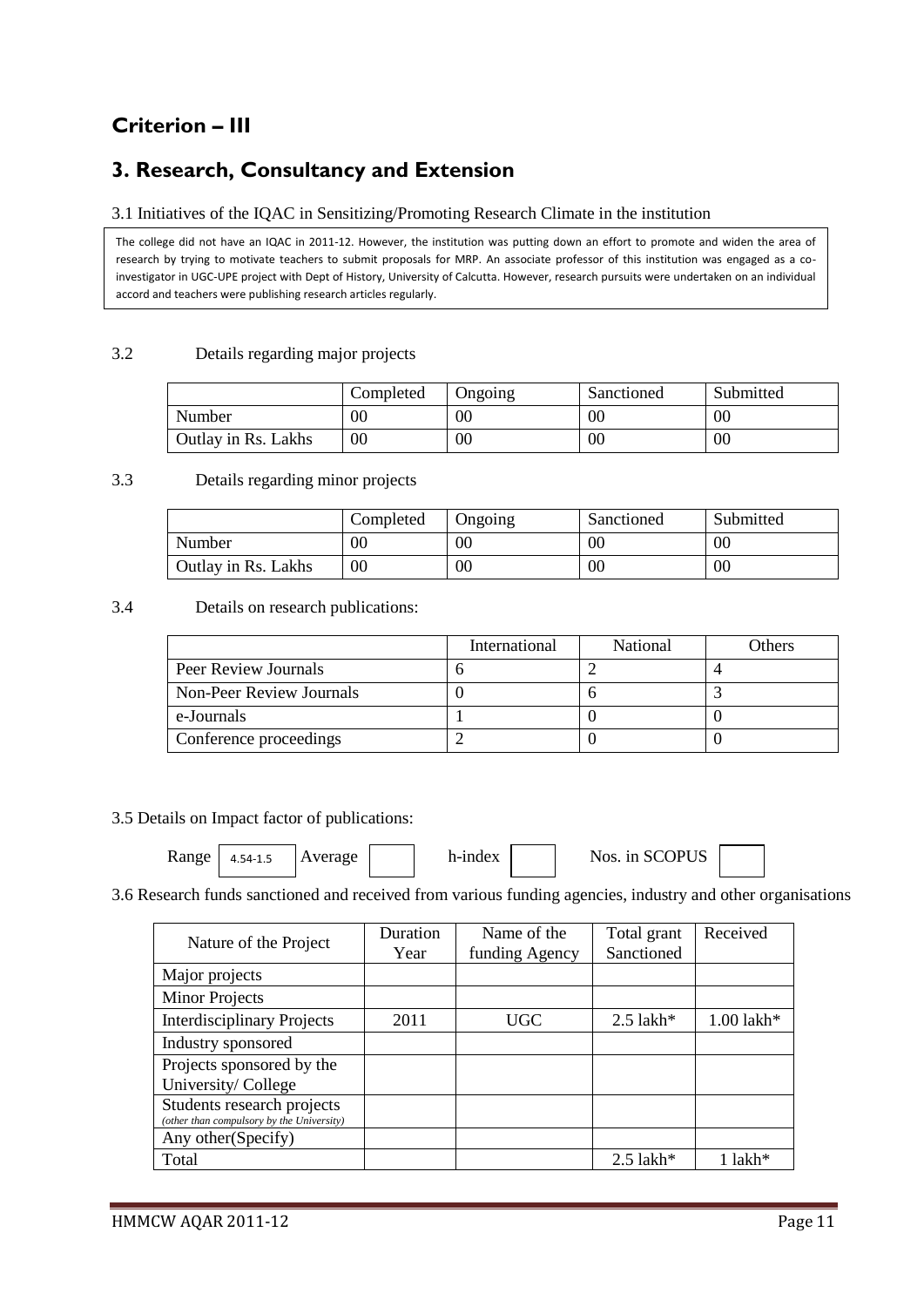#### **\* The funds were credited to the University of Calcutta, Department of History, as the project was to be carried out at that institution.**

| 3.7 No. of books published i) With ISBN No.                             |                |          |                      | 0                                     |                    | <b>Chapters in Edited Books</b> | 3            |         |
|-------------------------------------------------------------------------|----------------|----------|----------------------|---------------------------------------|--------------------|---------------------------------|--------------|---------|
|                                                                         |                |          | ii) Without ISBN No. | $\mathbf 0$                           |                    |                                 |              |         |
| 3.8 No. of University Departments receiving funds from                  |                |          |                      |                                       |                    |                                 |              |         |
|                                                                         |                |          |                      |                                       |                    |                                 |              |         |
|                                                                         | UGC-SAP        |          | 00                   | CAS<br>00                             |                    | <b>DST-FIST</b>                 |              | 00      |
|                                                                         | <b>DPE</b>     |          | 00                   |                                       |                    | <b>DBT</b> Scheme/funds         |              | 00      |
| 3.9 For colleges                                                        | Autonomy       |          | 00                   | <b>CPE</b>                            | 00                 | <b>DBT</b> Star Scheme          | 00           |         |
|                                                                         | <b>INSPIRE</b> |          | 00                   | <b>CE</b>                             | 00                 | Any Other (specify)             |              | 00      |
|                                                                         |                |          |                      |                                       |                    |                                 |              |         |
| 3.10 Revenue generated through consultancy                              |                |          |                      | 00                                    |                    |                                 |              |         |
|                                                                         |                |          |                      |                                       |                    |                                 |              |         |
| 3.11 No. of conferences                                                 |                | Level    |                      | International                         | National           | State                           | University   | College |
| organized by the Institution                                            |                | Number   |                      | 00                                    | $00\,$             | 00                              | 00           | 00      |
|                                                                         |                |          | Sponsoring           | N.A.                                  | N.A.               | N.A.                            | N.A.         | N.A.    |
|                                                                         |                | agencies |                      |                                       |                    |                                 |              |         |
|                                                                         |                |          |                      |                                       |                    |                                 |              |         |
| 3.12 No. of faculty served as experts, chairpersons or resource persons |                |          |                      |                                       |                    | $\overline{2}$                  |              |         |
|                                                                         |                |          |                      |                                       |                    |                                 |              |         |
|                                                                         |                |          |                      |                                       |                    |                                 |              |         |
| 3.13 No. of collaborations                                              |                |          | International        | $00\,$                                | National           | $00\,$                          | Any other 00 |         |
| 3.14 No. of linkages created during this year                           |                |          |                      | 00                                    |                    |                                 |              |         |
| 3.15 Total budget for research for current year in lakhs:               |                |          |                      |                                       |                    |                                 |              |         |
| From Funding agency                                                     | 00             |          |                      | From Management of University/College |                    |                                 | 00           |         |
| Total                                                                   | 00             |          |                      |                                       |                    |                                 |              |         |
|                                                                         |                |          |                      |                                       |                    |                                 |              |         |
|                                                                         |                |          |                      |                                       |                    |                                 |              |         |
| 3.16 No. of patents received this year                                  |                |          | Type of Patent       |                                       |                    | Number                          |              |         |
|                                                                         |                |          | National             |                                       | Applied<br>Granted | 00<br>00                        |              |         |
|                                                                         |                |          | International        |                                       | Applied            | 00                              |              |         |
|                                                                         |                |          |                      |                                       | Granted            | 00                              |              |         |
|                                                                         |                |          |                      | Commercialised                        | Applied            | 00 <sub>o</sub>                 |              |         |
|                                                                         |                |          |                      |                                       | Granted            | 00                              |              |         |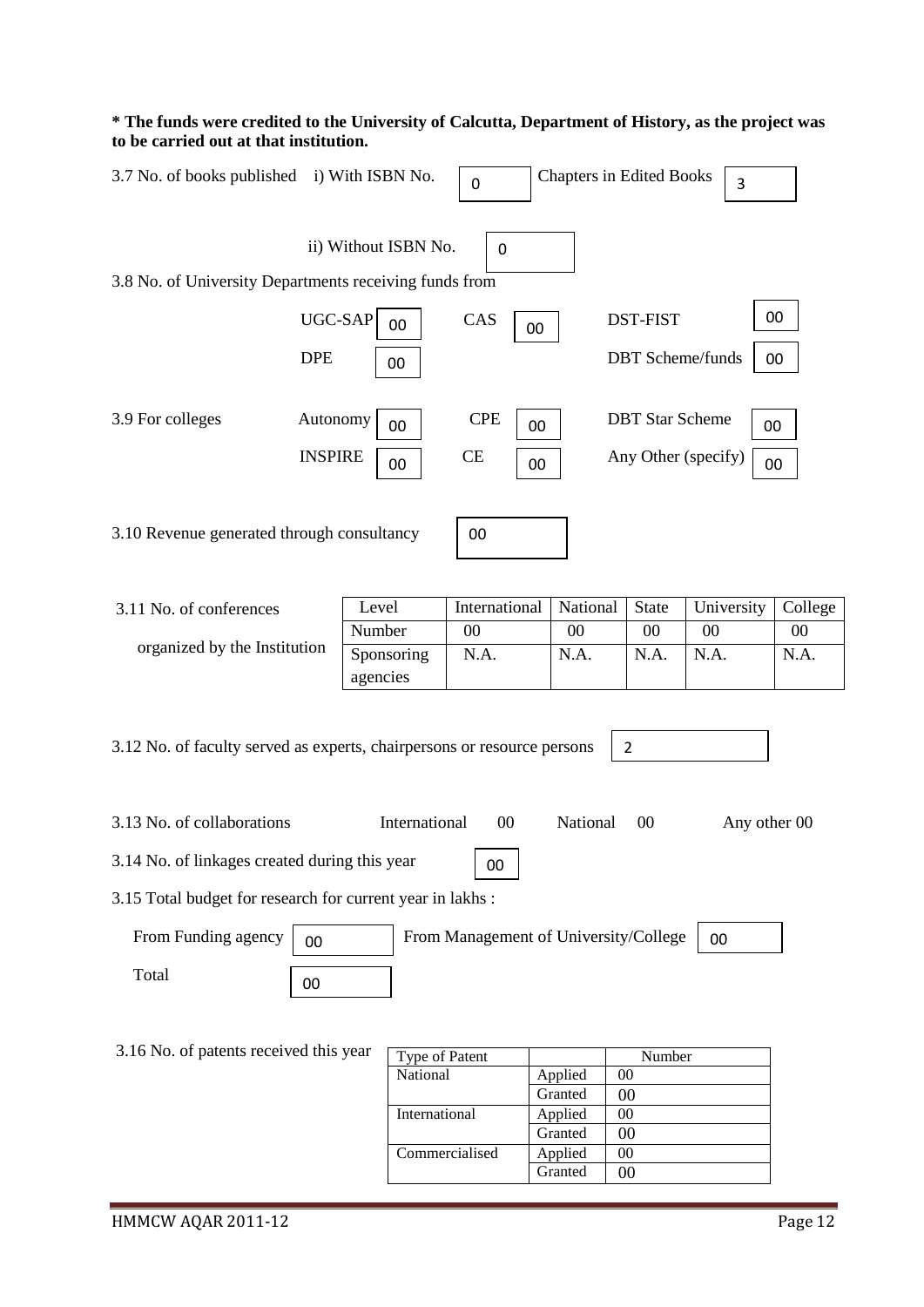3.17 No. of research awards/ recognitions received by faculty and research fellows Of the institute in the year

|    | Total   International   National   State   University   Dist   College |   |    |    |  |
|----|------------------------------------------------------------------------|---|----|----|--|
| 00 | 00                                                                     | Ж | 00 | 00 |  |
|    |                                                                        |   |    |    |  |
|    |                                                                        |   |    |    |  |
|    |                                                                        |   |    |    |  |
|    |                                                                        |   |    |    |  |
|    |                                                                        |   |    |    |  |

00

00

3.18 No. of faculty from the Institution who are Ph. D. Guides and students registered under them

3.19 No. of Ph.D. awarded by faculty from the Institution

3.20 No. of Research scholars receiving the Fellowships (Newly enrolled + existing ones)

| <b>JRF</b><br>00 | SRF $\begin{array}{ c c c c c } \hline \end{array}$ Project Fellows $\begin{array}{ c c c c c } \hline \end{array}$ Any other |  | $00\,$ |
|------------------|-------------------------------------------------------------------------------------------------------------------------------|--|--------|
|                  |                                                                                                                               |  |        |

3.21 No. of students Participated in NSS events:

| University level $\begin{vmatrix} 0 & \end{vmatrix}$ State level |                                                                                                                | 00 |  |
|------------------------------------------------------------------|----------------------------------------------------------------------------------------------------------------|----|--|
|                                                                  | National level $\begin{bmatrix} 0 & 0 \end{bmatrix}$ International level $\begin{bmatrix} 0 & 0 \end{bmatrix}$ |    |  |

00

3.22 No. of students participated in NCC events:

|                                            |    |               | University level | 00     | State level         | 00     |
|--------------------------------------------|----|---------------|------------------|--------|---------------------|--------|
|                                            |    |               | National level   | 00     | International level | $00\,$ |
| 3.23 No. of Awards won in NSS:             |    |               |                  |        |                     |        |
|                                            |    |               | University level | 01     | State level         | $00\,$ |
|                                            |    |               | National level   | 00     | International level | $00\,$ |
| 3.24 No. of Awards won in NCC:             |    |               |                  |        |                     |        |
|                                            |    |               | University level | $00\,$ | State level         | 00     |
|                                            |    |               | National level   | 00     | International level | $00\,$ |
| 3.25 No. of Extension activities organized |    |               |                  |        |                     |        |
| University forum                           | 00 | College forum | $00\,$           |        |                     |        |
| <b>NCC</b>                                 | 00 | <b>NSS</b>    | 07               |        | Any other<br>00     |        |
|                                            |    |               |                  |        |                     |        |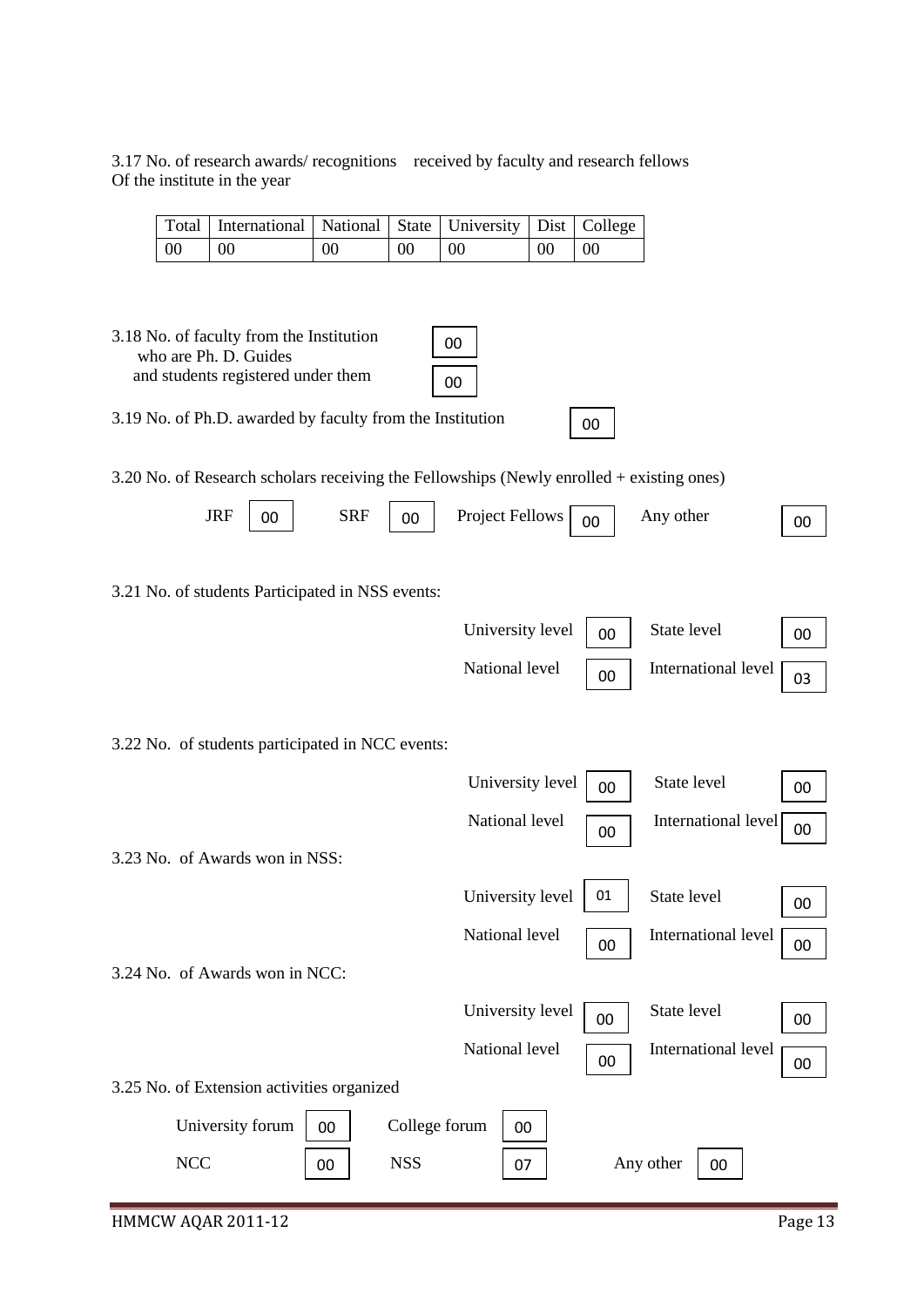3.26 Major Activities during the year in the sphere of extension activities and Institutional Social Responsibility

## **Extension activity**

- \* Campus and Locality Cleaning
- \* Health Nutrition and Yoga for girls.
- \* Celebration of National Nutrition Week by the Food and Nutrition department of the college

### S**ocial Responsibility**

- International RFYN meet: Friends in faith for Peace Action
- AIDS Day Awareness Rally in Collaboration with Vivekananda Social Welfare Society
- Dengue Awareness Campaign in the locality
- Tree Conservation and Protection

# **Criterion – IV 4. Infrastructure and Learning Resources**

4.1 Details of increase in infrastructure facilities:

| Facilities                                                                           | Existing                    | Newly created | Source of<br>Fund | Total                       |
|--------------------------------------------------------------------------------------|-----------------------------|---------------|-------------------|-----------------------------|
| Campus area                                                                          | $12805$ sq<br>m<br>(approx) | $00\,$        | <b>NA</b>         | $12805$ sq<br>m<br>(approx) |
| Built up area                                                                        | 1313.4 sq<br>m approx       |               |                   | 1313.4 sq<br>m approx       |
| Class rooms                                                                          | 27                          | 00            | <b>NA</b>         | 27                          |
| Laboratories                                                                         | 16                          | 00            | 0 <sup>0</sup>    | 16                          |
| <b>Seminar Halls</b>                                                                 | 01                          | 00            | $00\,$            | 01                          |
| No. of important equipments purchased<br>$(\geq 1$ -0 lakh) during the current year. | 00 <sup>2</sup>             | 00            | $00\,$            | 00                          |
| Value of the equipment purchased during<br>the year (Rs. in Lakhs)                   | 3,55,755                    | 00            | $00\,$            | 3.55.755                    |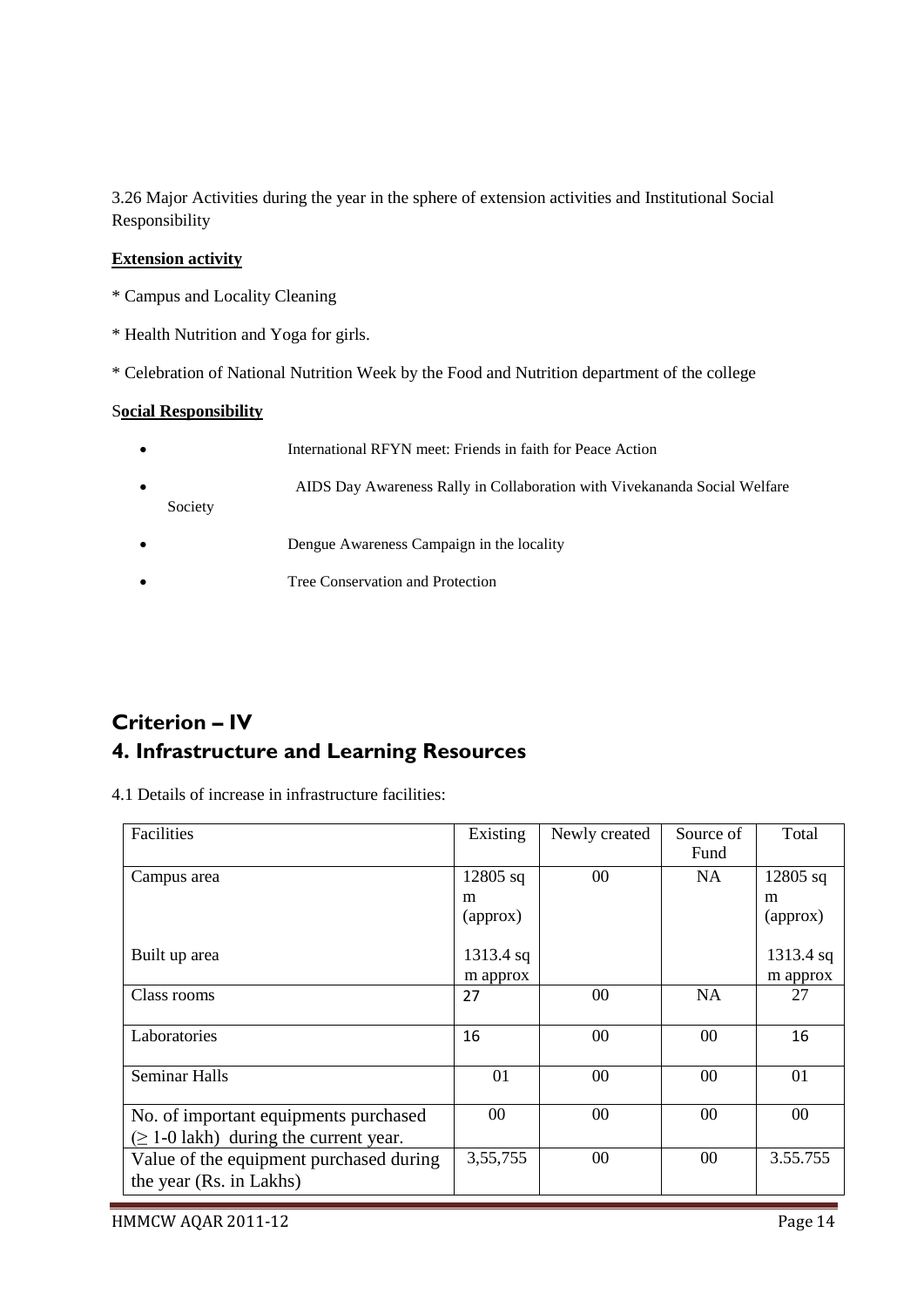#### 4.2 Computerization of administration and library

A decision was taken in 2010-11 to fully automate the office and library. But keeping the resource constraint in consideration, it was proposed to be done in phases. The Accounts Department of the college was automated first using the basic Tally. The library was gearing itself up towards automation. Discussions and dialogues to choose the automation software had just begun.

#### 4.3 Library services:

|                         |       | Existing |        | Newly added                | Total           |       |
|-------------------------|-------|----------|--------|----------------------------|-----------------|-------|
|                         | No.   | Value    | No.    | Value                      | No.             | Value |
| <b>Total books</b>      | 15137 |          | 09     | 5527                       | 15146           | 5527  |
| e-Books                 | 00    | 00       | $00\,$ | e-Books                    | 00 <sup>2</sup> | 00    |
| Journals                | 02    |          | $00\,$ | Journals                   | 02              |       |
| e-Journals              | 00    | $00\,$   | 00     | e-Journals                 | 00 <sup>2</sup> | 00    |
| <b>Digital Database</b> | 00    | 00       | 00     | Digital<br>Database        | 00              | 00    |
| CD & Video              | 00    | 00       | 00     | CD<br>&<br>Video           | 00              | 00    |
| Others (specify)        | 00    | 00       | $00\,$ | <b>Others</b><br>(specify) | 00 <sup>2</sup> | 00    |

We have not been able to ascertain the existing value of all books in the library before 2011-12. We would treat 2011-12 as the base year and cumulate it further forward.

4.4 Technology up gradation (overall)

|          | Total<br>Computers | Computer<br>Labs | Internet | <b>Browsing</b><br>Centres | Computer<br>Centres | Office | Depart-<br>ments | Others   |
|----------|--------------------|------------------|----------|----------------------------|---------------------|--------|------------------|----------|
| Existing | 29                 | 3                |          |                            | υ                   | っ      | v                | 0        |
| Added    | v                  | U                | v        |                            | U                   | O      | v                | 0        |
| Total    | 29                 | 3                |          |                            | 0                   |        | U                | $\theta$ |

#### 4.5 Computer, Internet access, training to teachers and students and any other programme for technology upgradation (Networking, e-Governance etc.)

Financial accounting : \* Ledger creation \* Income expenditure \* Balance-sheet \* Financial Position \* Pass books \*Cash Book preparation was done by Tally. Accounts were maintained on cash basis.

Internet nodes were installed in office for staff and teacher use. Internet nodes in computer labour (three) were installed for students' use.

4.6 Amount spent on maintenance:

- i) ICT
- ii) Campus Infrastructure and facilities
- 00 2040

iii) Equipments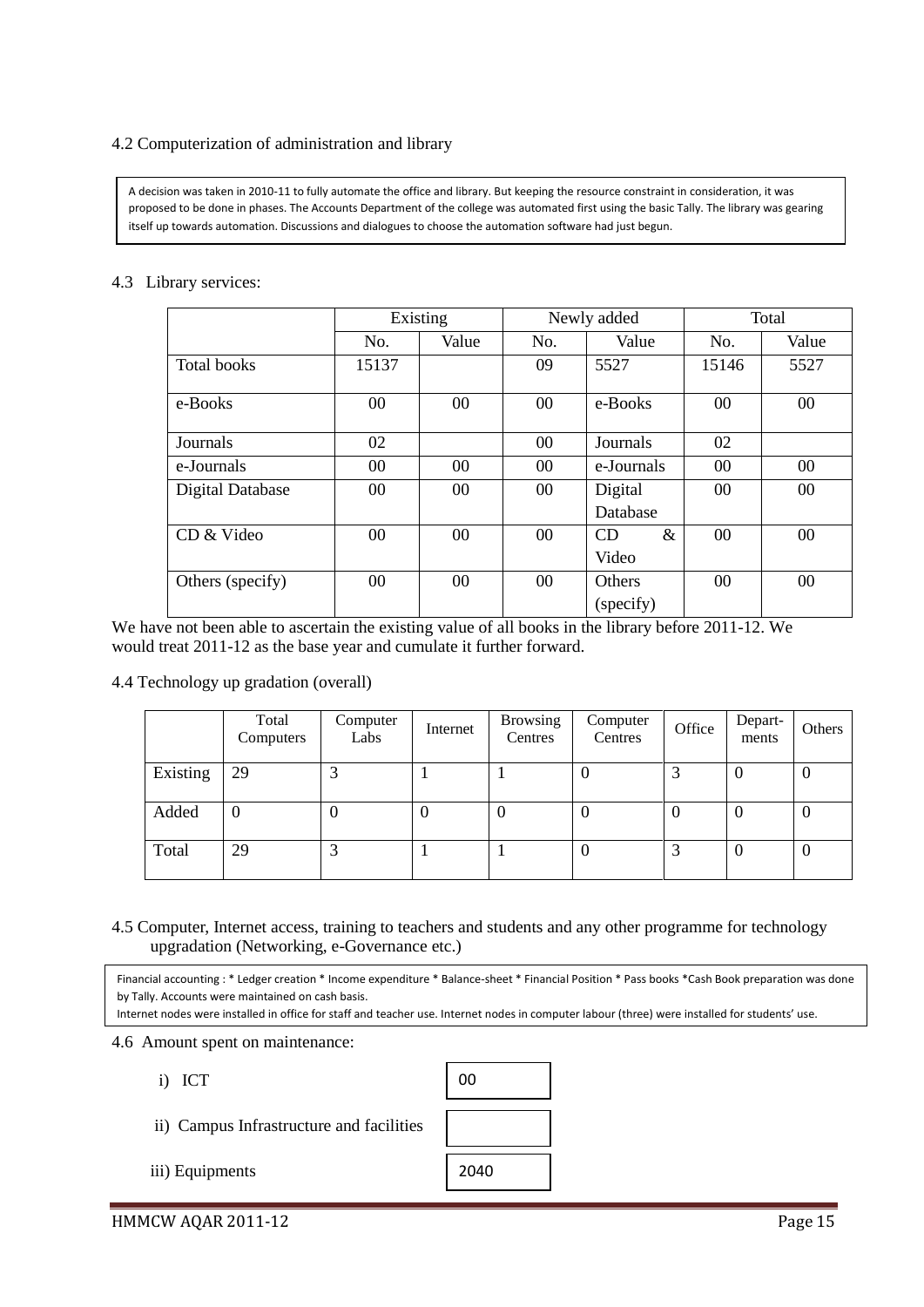iv) Others



**Total :** 

# 13631

# **Criterion – V 5. Student Support and Progression**

#### 5.1 Contribution of IQAC in enhancing awareness about Student Support Services

This college was established in August 10, 1959 by a desolate father at the untimely and sudden death of his son, Hiralal Mazumdar. He had put down his entire property in a trust to promote women's education in the area. As the college is located in the holy precinct of the Dakshineswar Kali Temple, marked with orthodoxy, some still longed to educate women. It was with their enthusiasm that the journey of higher education for women in Dakshineswar begun a. A common trait of the college is a sizeable section of our students are first generation learners of their family,

With this backdrop, the college had to be extra sensitive and accommodative to cater to the needs of its pupils.

- To begin with the admission process, we tried to keep things as simple and as transparent as we could by allowing an open admission for most of the students on a first-come-first-serve basis.
- A prospectus was handed over to the students describing the facilities available in the college in detail.
- Just after admission a notice was put up for students to apply for free studentship. The teachers encouraged the students to put in the application. The authority tries to maximise the number of applicants to at least half-free studentship
- The college takes regular action to inform students from backward category about the different scholarships and subsidies made available for them by state and central government.
- A Students' Aid Fund was created by the Students' Union to help those who needed the assistance.
- Special remedial classes for SC/ST and other backward category students.
- Department organizes special remedial classes for slow learners.
- Students are encouraged to engage in college magazines, departmental wall magazines and posters.

#### 5.2 Efforts made by the institution for tracking the progression

Apart from end of the term tests, departments conducts class tests (both written and oral), unit tests and end of the session evaluation examination to judge the progress of students. Department has conducted regular parent teacher meetings to intimate parents about the progress of their wards. To encourage students to actively participate in the curriculum, industry and field visits were organized. The Food and Nutrition department celebrated the Food and Nutrition Week in September enabling their students to prepared nutritious cuisines at the college laboratory. The costs were covered up and a little revenue was generated by the department through over the counter selling of food items for two days. All departments encouraged its students to prepare wall magazines, posters, groupdiscussion, quizzing, extempore speaking on various topics of the curriculum.

00

| 5.3 (a) Total Number of students      |  | PG | Ph. D. | <b>Others</b> |
|---------------------------------------|--|----|--------|---------------|
|                                       |  |    |        | OO.           |
| (b) No. of students outside the state |  |    |        |               |
|                                       |  |    |        |               |

# (c) No. of international students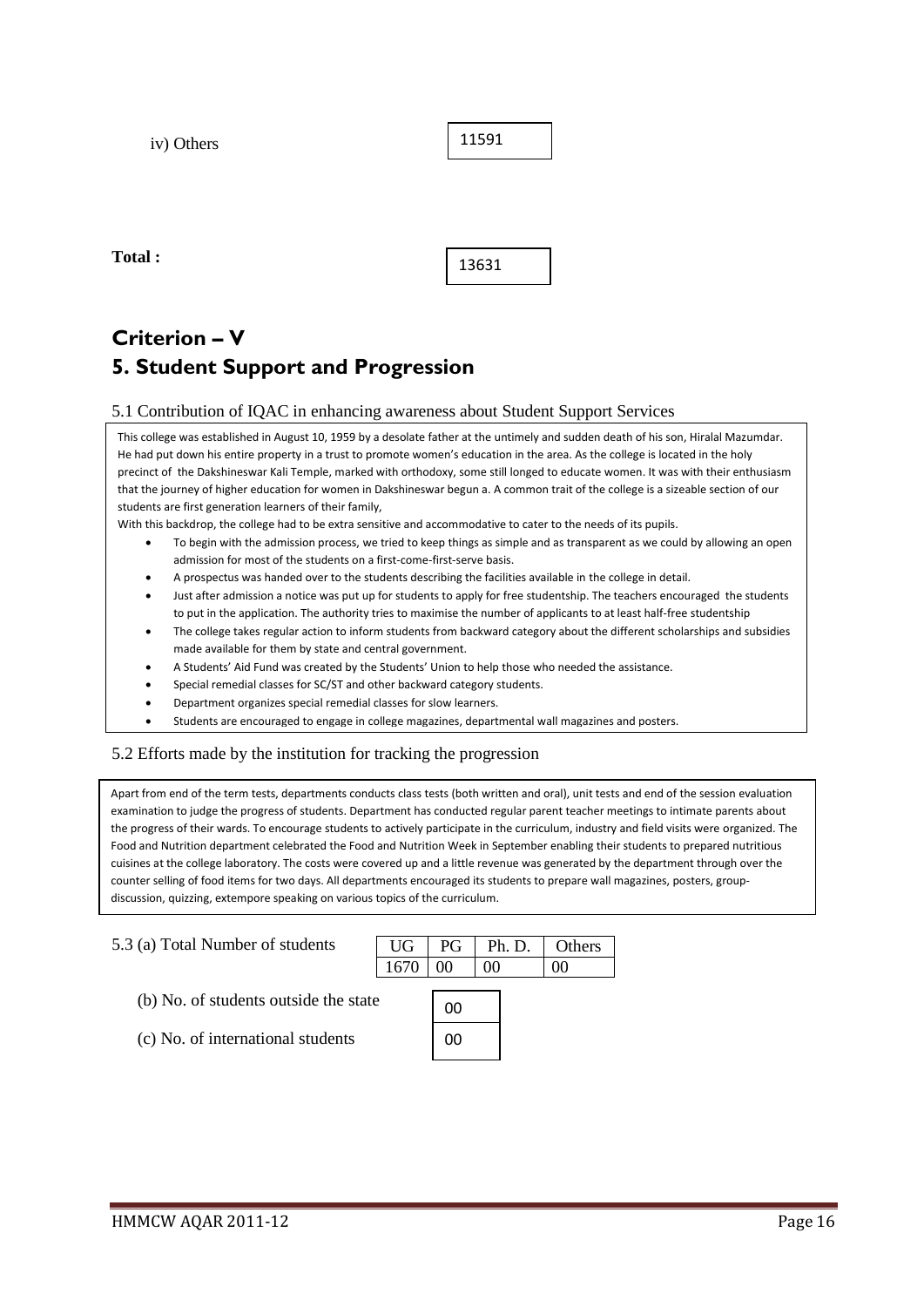|     |    | $\%$ |       | $\rm No$          | %   |
|-----|----|------|-------|-------------------|-----|
| Men | 00 | -00  | Women | 1670 <sub>1</sub> | 100 |

| Last Year |     |  |     | This Year                |       |      |    |    |    |                                                                            |         |
|-----------|-----|--|-----|--------------------------|-------|------|----|----|----|----------------------------------------------------------------------------|---------|
| General   | SC  |  | OBC | Physically<br>Challenged | Total |      |    |    |    | General $\vert$ SC $\vert$ ST $\vert$ OBC $\vert$ Physically<br>Challenged | Total   |
| 1146      | 76. |  | 04  | 00                       | 1226* | 1578 | 82 | 01 | 08 | 01                                                                         | $1670*$ |

Demand ratio 1: 0.571 Dropout % 11.98

5.4 Details of student support mechanism for coaching for competitive examinations (If any)

Not done officially. Teachers help students on their preparation for competitive examinations on an individual basis.

No. of students beneficiaries

Data not kept

17.86

L

5.5 No. of students qualified in these examinations



#### 5.6 Details of student counselling and career guidance

The college had a career counselling cell during the last NAAC peer team visit. Campus interviews were conducted by several corporate units. However, due to lack of industry demand this practice was discarded. Teachers were helping students on their own accord towards generation of soft skills, choice of courses and job selection. The department of psychology and other senior teachers of the college were counselling students on several issues as and when the need arose.

No. of students benefitted

Records regarding the number of students were not kept.

#### 5.7 Details of campus placement

|                                       | <b>Off Campus</b>                  |                                     |                           |
|---------------------------------------|------------------------------------|-------------------------------------|---------------------------|
| Number of<br>Organizations<br>Visited | Number of Students<br>Participated | Number of<br><b>Students Placed</b> | Number of Students Placed |
| 00                                    | 00                                 | OO)                                 | $\omega$                  |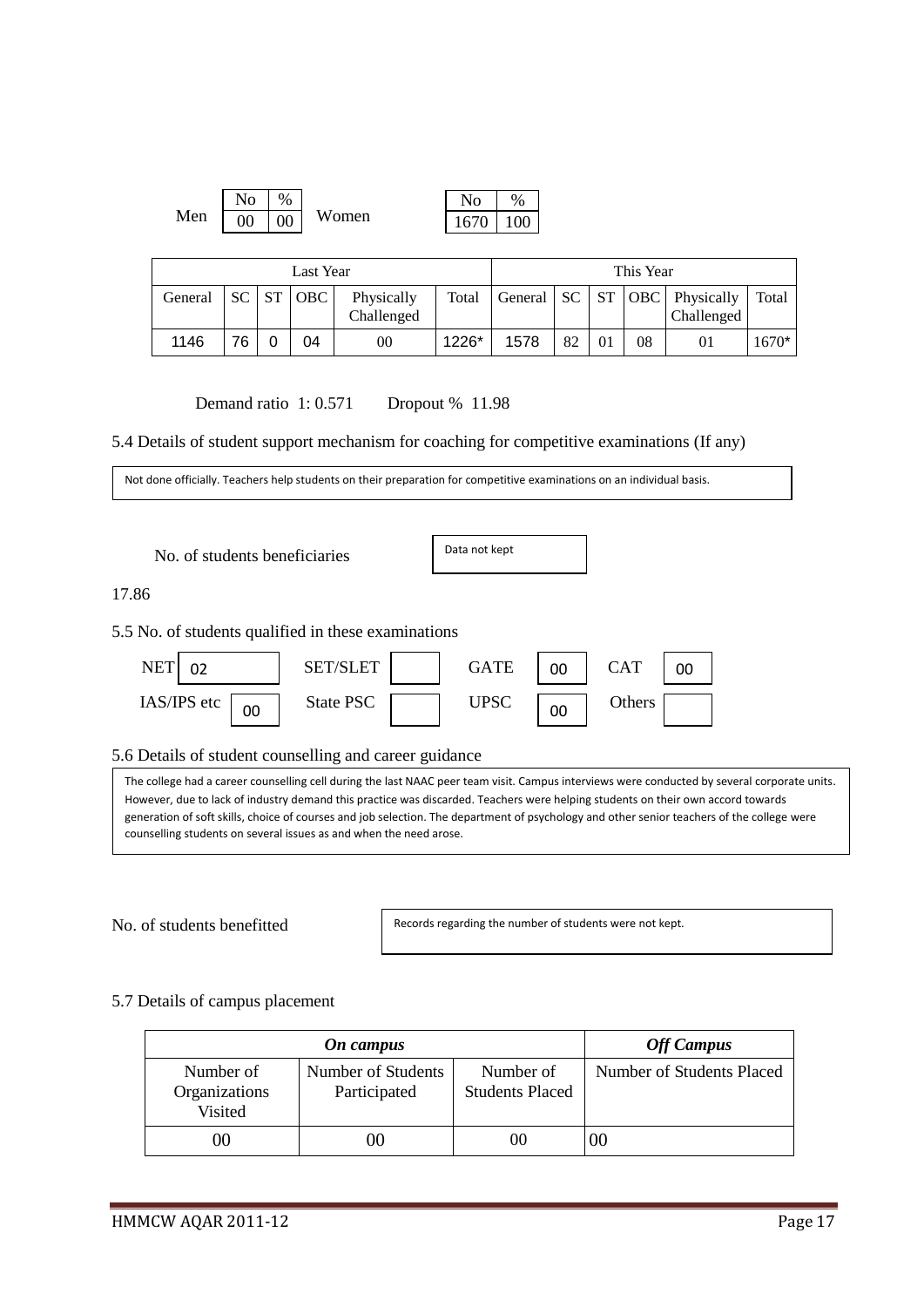5.8 Details of gender sensitization programmes

A workshop on sexual and gender rights of women was organized by the NSS unit of the college in association with Sanhita, an NGO working in the fields of sexual and gender rights of women. They made the students aware about the different aspects of gender equality and the rights of women and the future of the girl child of our country.

#### 5.9 Students Activities

5.9.1 No. of students participated in Sports, Games and other events

| State/ University level           | 14                                                                      | National level | $00\,$ | International level | 00 |
|-----------------------------------|-------------------------------------------------------------------------|----------------|--------|---------------------|----|
|                                   | No. of students participated in cultural events                         |                |        |                     |    |
| State/ University level           |                                                                         | National level |        | International level |    |
|                                   |                                                                         |                |        |                     |    |
| 5.9.2                             | No. of medals /awards won by students in Sports, Games and other events |                |        |                     |    |
| Sports: State/University level    | 03                                                                      | National level | 00     | International level | 00 |
| Cultural: State/ University level | 00                                                                      | National level | 00     | International level | 00 |

Our college was the Runners' Up in the Inter-College Kabaddi tournament. It was organized by the West Bengal State University, Barasat.

5.10 Scholarships and Financial Support

|                                                                                           | Number of<br><b>Students</b> | Amount       |
|-------------------------------------------------------------------------------------------|------------------------------|--------------|
| Financial support from institution                                                        | 00                           | $($ i $()()$ |
| Financial support from government (for<br><b>Muslim Minority</b> )                        | 25                           | 134850       |
| Financial support from other sources<br>(Students' Aid Fund)                              | 13                           | 10,089       |
| received<br><b>Number</b><br>of<br>students<br>who<br>International/National recognitions | 00                           | $\Omega$     |

5.11 Student organised / initiatives

| Fairs | : State/ University level | $01*$ | National level | 00 | International level | 00 |           |
|-------|---------------------------|-------|----------------|----|---------------------|----|-----------|
|       | <b>HMMCW AQAR 2011-12</b> | 00    |                | 00 |                     | 00 | $\geq 18$ |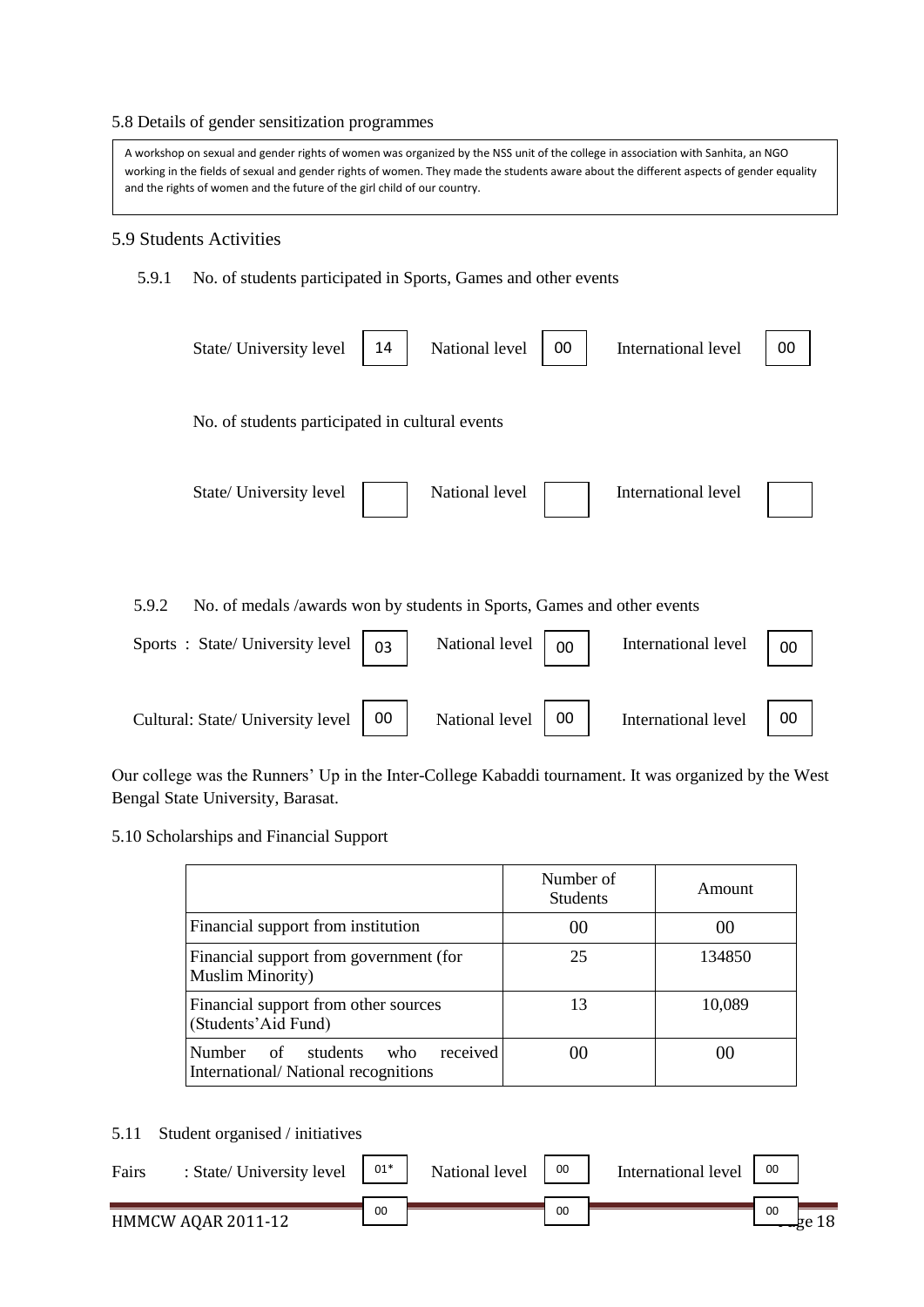Exhibition: State/ University level National level International level

02\*\*

5.12 No. of social initiatives undertaken by the students

\*Xiphius,

\*Basantosav, Freshers' Welcome, Saraswati Puja

\* Our college hosted district level Youth Parliament in cooperation with the District Administration, Government of West Bengal. It was a thought provoking session for our students with participating college teams debating over current social and political issues. One of our students was adjudged as the best chief minister of the house.

5.13 Major grievances of students (if any) redressed: Demand for a common room, a canteen a playground and the need for a water treatment plant were the major issues in students' demand. Initially a part of the gymnasium was being used as a students' common room. The college authority dedicated a separate space for the common room of students in 2011-12. The authority was holding discussions with interested parties regarding the running of a continuous, cheap stores for stationery items and subsidised canteen for students.

# **Criterion – VI**

# **6. Governance, Leadership and Management**

#### 6.1 State the Vision and Mission of the institution

Education, empowerment, enrichment of a girl students and lift the college to a standard has been the vision of the institution since its inception.

The peer-team visit for the last round acted as our plinth towards development. Apart from handling the traditional honours courses in English or Bengali with utmost care and concern, non-traditional subjects like Food and Nutrition, Psychology has been introduced lately.

The University has given us permission to begin PG courses in Psychology and Geography.

The college is planning to introduce modern learning methods to propagate education.

It plans to introduce Urdu general courses for backward community students. We have plans towards the formation of a career counselling cell to help our students.

#### 6.2 Does the Institution has a management Information System

.......... Governing Body meetings were held in 2011-12. The GB took stock of the result, admission and academic position of the college and came up with positive suggestions and feedbacks. Other committees, Finance, Examination, Academic, Routine, Library Building, Fees Concession were holding regular meetings. The decisions of each committee were circulated well among all stakeholders of the college. As the college did not have a website, decisions of all committees were circulated through notices and announcements.

## 6.3 Quality improvement strategies adopted by the institution for each of the following:

## 6.3.1 Curriculum Development

Four of our teachers were members of the board of studies of the university that designs and rectifies the syllabi for constituent colleges. Our teachers were present in the workshops and meetings that were listening to the voices from constituent colleges while planning the syllabus. Apart from this, the syllabi taught in the college had always been externally determined. We at our end, however, prepared academic calendars for students and shared our lesson planning with our students.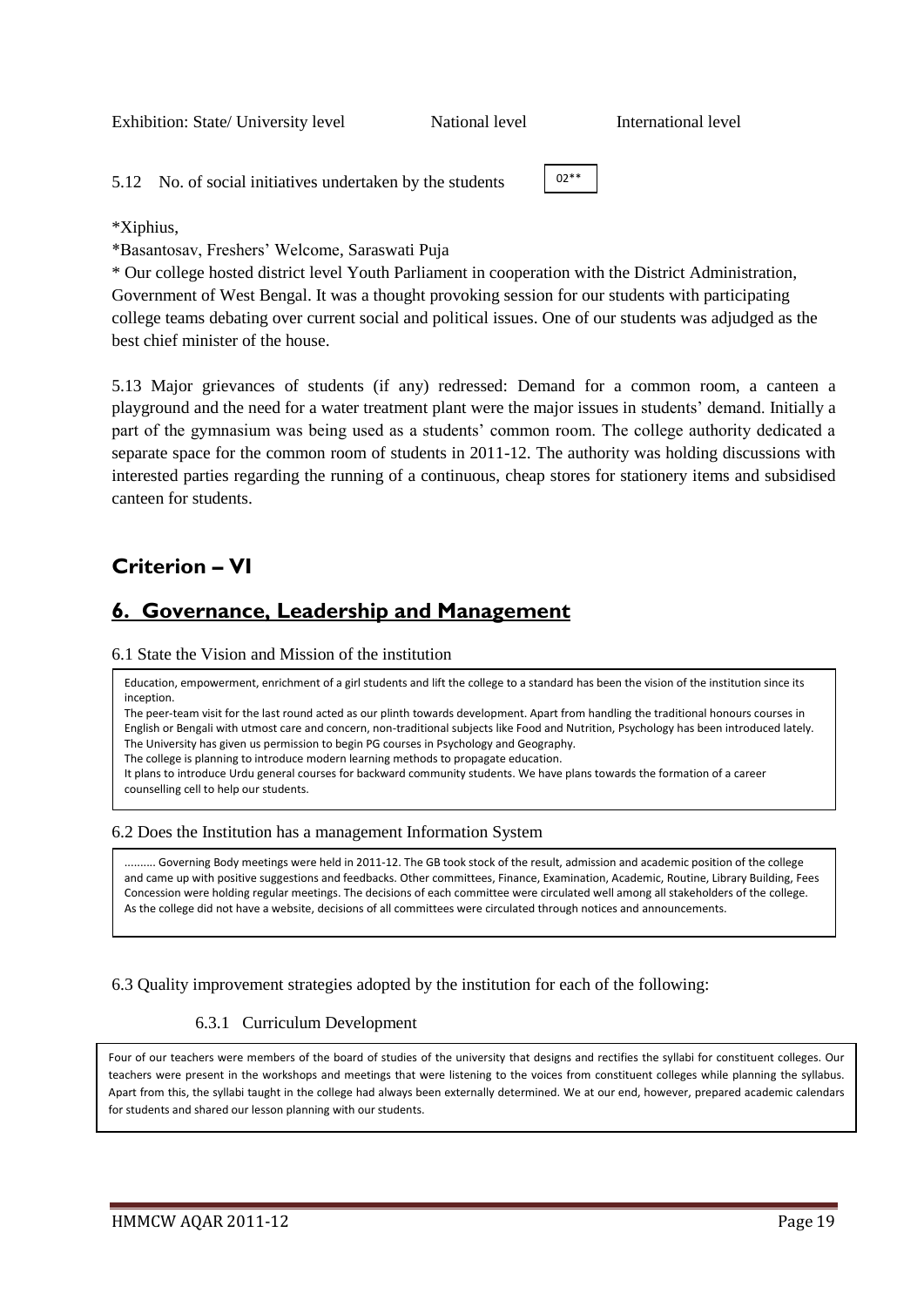#### 6.3.2 Teaching and Learning

As the college had to be shifted from the University of Calcutta, a centre of excellence in West Bengal, to the new found West Bengal State University, Barasat by a Government decision, the college had to bear a part of the teething trouble of the new founded university. There was a significant drop in the student strength and quality. The college lying in the periphery zone for both the universities, better students opted out for the University of Calcutta.

We strived to do our best with the students who trusted us. Intensive and extensive teaching methods were used. To attract and hold their attention in class, we made the classes participatory. Special focus was laid on the applied part of the curriculum. Field visits, industry visits were carried out on a regular basis. Wall magazines, departmental journals, presentations by students, group discussions, debates, short quizzing session on the syllabi were conducted to create an overall environment of enthusiasm among students in the learning process.

#### 6.3.3 Examination and Evaluation

Taking part in the examination and evaluation process at the University level is a learning process as well for teachers. The teachers of our college<br>participated in the annual comester avaluation expterm conducted by the participated in the annual semester evaluation system conducted by the industry as Head-examiners, Examiners, Paper-Setters and Moderators. They used to share their learning with their students sharing with them feedbacks to score high.

Meanwhile, the routine evaluation procedure in the form of class tests, tutorials, home-assignments, short-answer type examinations, quizcontests were conducted to monitor the continuous internal assessment procedure of the college.

The teachers of the college have been in active research for all through their service career. They had been publishing articles in national and international books and journals and participating in state, national and international level seminars, symposiums and conferences. One teacher (AC) was invited as the resource person at a national level conference. Another teacher was performing as co-investigator in an UGC-UPE project with the Department of History, University of Calcutta.

#### 6.3.5 Library, ICT and physical infrastructure / instrumentation

The library was procuring new books on the basis of the requisition put by different departments. The departments were running Seminar Libraries along with the institutional central library for reference book lending and day issue. Library was in the process of searching the software that would meet its specific requirements.

The college had 26 computer terminals in 2011-12. Internet nodes were there in office and computer laboratories for internet access of students and teachers.

The office was on its process of automation. The accounts office was using Tally to prepare the pay-packet, ledger creation, cash register, bank register and others.

#### 6.3.6 Human Resource Management

The college is in a dire necessity of manpower, both in teaching and non-teaching. The college is trying to bridge in the gap by hiring guest faculty in the teaching front and planning to hire non-teaching staff on an ad-hoc basis to meet the daily requirements. The college authority has approached the state authority from time to time to create new posts both for teaching and non-teaching. Manpower management is done such that Jobs are allotted and monitored regularly to check the output and prevent the duplicity of effort.

#### 6.3.7 Faculty and Staff recruitment

All teachers against substantive posts are recruited by the College Service Commission, Government of West Bengal. However, in 2011 the vacant teaching positions of our college were filled up by the Contract Teachers and Part Time Teachers of the college. The Government approved a Contract Teacher and three part time teachers per vacancy.

The college took efforts to fill in the gap in staff recruitment by hiring guest faculty.

#### 6.3.8 Industry Interaction / Collaboration

None so far.

#### 6.3.9 Admission of Students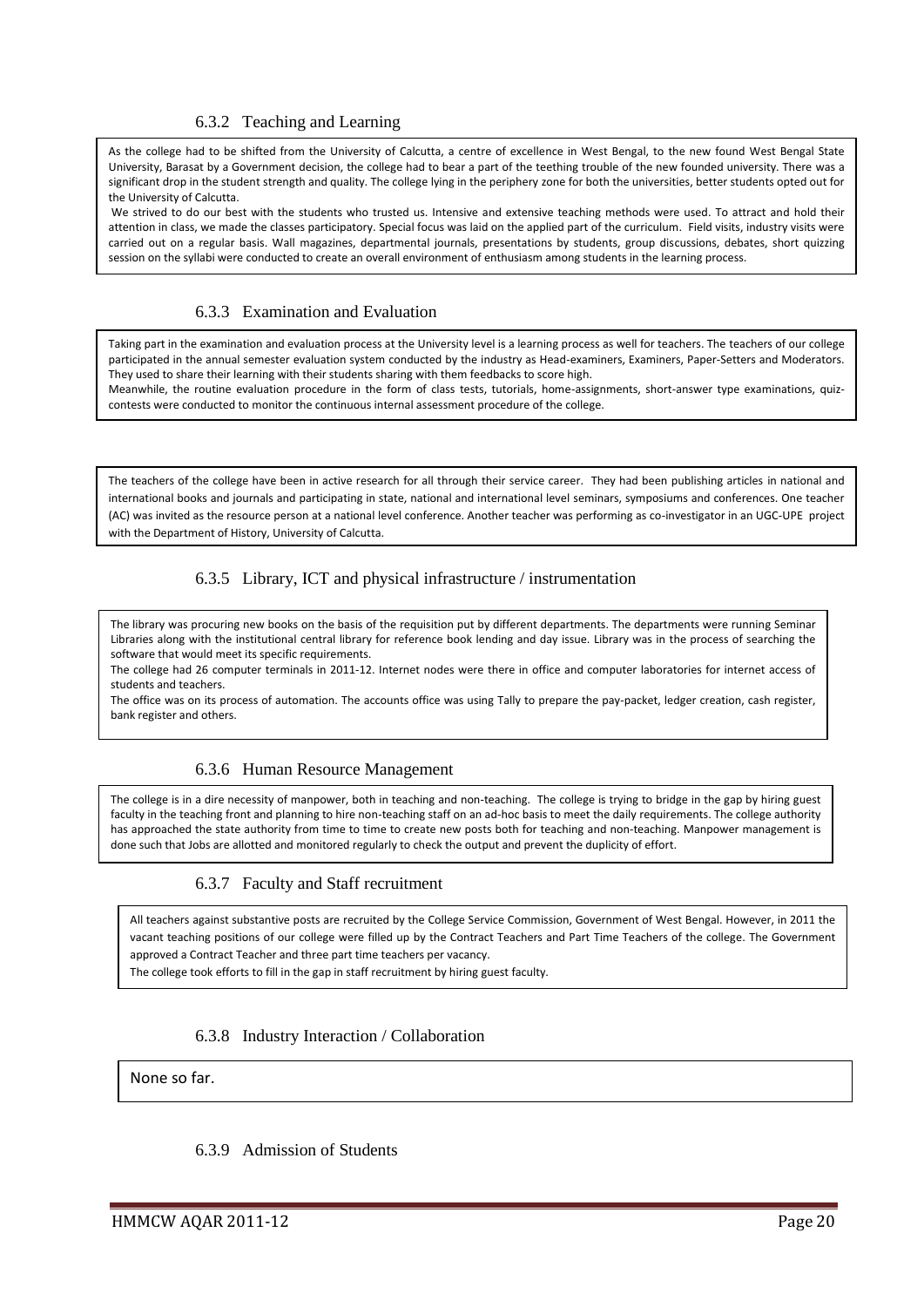The admission committee holds meetings during the admission period. The meeting decides on the admission norms. If criteria, higher than that specified by the University, have to be applied to admission to certain departments, the cut-off percentage for that is decided at the meeting. Admission is generally on a first-come-first-served basis. However, admission is also through merit lists for some departments.

#### 6.4 Welfare schemes for

| Teaching        | GPF for substantive teaches<br>Salary through advances from college when the government pay-packet is late<br>GB has provision to approve special leaves on discretion for Contract teachers and Part Time Teachers<br>All admissible leave<br>CAS opportunities |
|-----------------|------------------------------------------------------------------------------------------------------------------------------------------------------------------------------------------------------------------------------------------------------------------|
| Non teaching    | GPF for non-teaching support staff<br>Non-teaching Fund for financial assistance<br>All admissible leave                                                                                                                                                         |
| <b>Students</b> | Fees waiver (full and partial) for needy and meritorious students<br>Minority Grants assistance to minority students for procuring Government grants                                                                                                             |

#### 6.5 Total corpus fund generated: Rs 25,64,465

#### 6.6 Whether annual financial audit has been done : Yes

#### 6.7 Whether Academic and Administrative Audit (AAA) has been done?

| Audit Type     |        | External | Internal |           |  |
|----------------|--------|----------|----------|-----------|--|
|                | Yes/No | Agency   | Yes/No   | Authority |  |
| Academic       | No     | N.A.     | No       | N.A.      |  |
| Administrative | No     | N.A.     | No       | N.A.      |  |

#### 6.8 Does the University/ Autonomous College declares results within 30 days?

For UG Programmes Yes

| NA | Ν٥<br>I | <b>NA</b> |
|----|---------|-----------|
|----|---------|-----------|

For PG Programmes  $Yes \mid Na$ 



6.9 What efforts are made by the University/ Autonomous College for Examination Reforms?

Not applicable.

6.10 What efforts are made by the University to promote autonomy in the affiliated/constituent colleges?

Not applicable.

HMMCW AQAR 2011-12 Page 21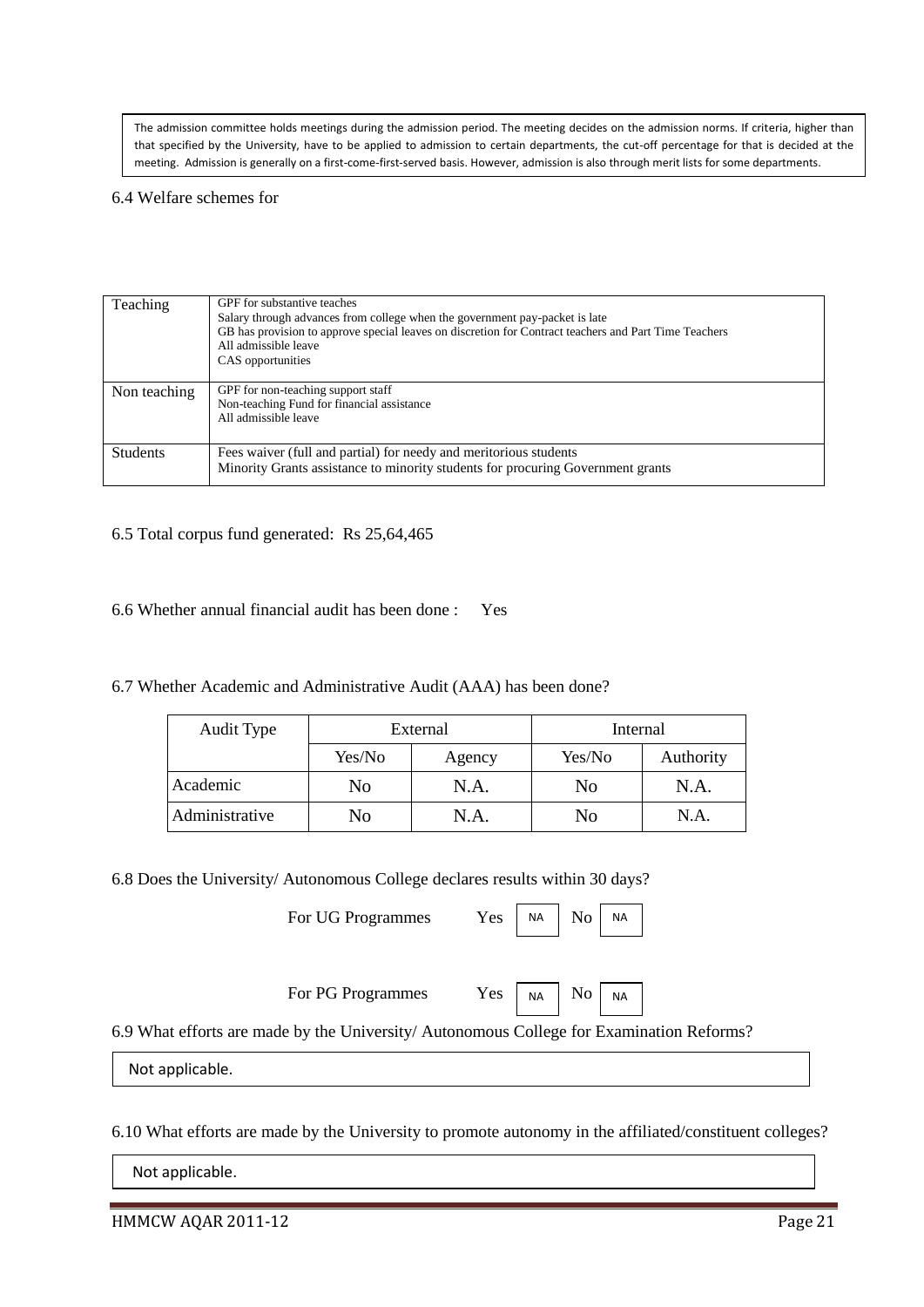#### 6.11 Activities and support from the Alumni Association

The college does not have a registered Alumni Association. However, members of our alumni have later joined as the teaching and non-teaching faculty of the college. They and other members of the alumni provide the college with the feedback and impact the institution have created in the society. With feedback from all quarters we strive towards betterment.

#### 6.12 Activities and support from the Parent – Teacher Association

The college holds parent-teacher meetings at least once a year. Feedback is given to parents regarding the attendance percentage of students and their performance in class performances. We hear from parents about the lacuna in our teaching process and running of the institution. The loopholes, if any, are plugged in immediately.

The institution, however, does not have any formal Parent-Teacher Association

#### 6.13 Development programmes for support staff

Apart from their original responsibility as laboratory attendants, the office, short-staffed as it was, had to depute additional duties to the support staff after consultation with them. The Head-clerk in consultation with the Teacher-in-charge monitored and evaluated their performance..

The accounts office learnt to use Tally through on-line interactive programme.

#### 6.14 Initiatives taken by the institution to make the campus eco-friendly

\* We have tried to make our campus green by planting trees and preserving them.

- \* We have kept our campus clean. Cleaning drives in the campus and locality was initiated by the NSS team
- \* We have asked our students to prevent misuse of water and electricity and have asked the Students' Union for its proper monitoring.
- \* We have applied for a solar power panel for our campus towards using of renewable sources of energy.

# **Criterion – VII**

# **7. Innovations and Best Practices**

7.1 Innovations introduced during this academic year which have created a positive impact on the functioning of the institution. Give details.

1)Students of the college who paint formed an involuntary club "Ankan" to teach poor children of the locality once a week, to draw and paint free of cost.2)Initiation of special music classes for interested students in the morning as a therapy to dispel stress they are otherwise subjected to.

- 7.2 Provide the Action Taken Report (ATR) based on the plan of action decided upon at the begining of the year
	- Office partially automated. Search is on to locate the software for library that would meet the needs of the institution. Books purchased for library.
	- Visual medium of learning introduced, albeit at a bare basic level.
	- Extension activities in the form of slum visit, Dengue and AIDS awareness campaigns.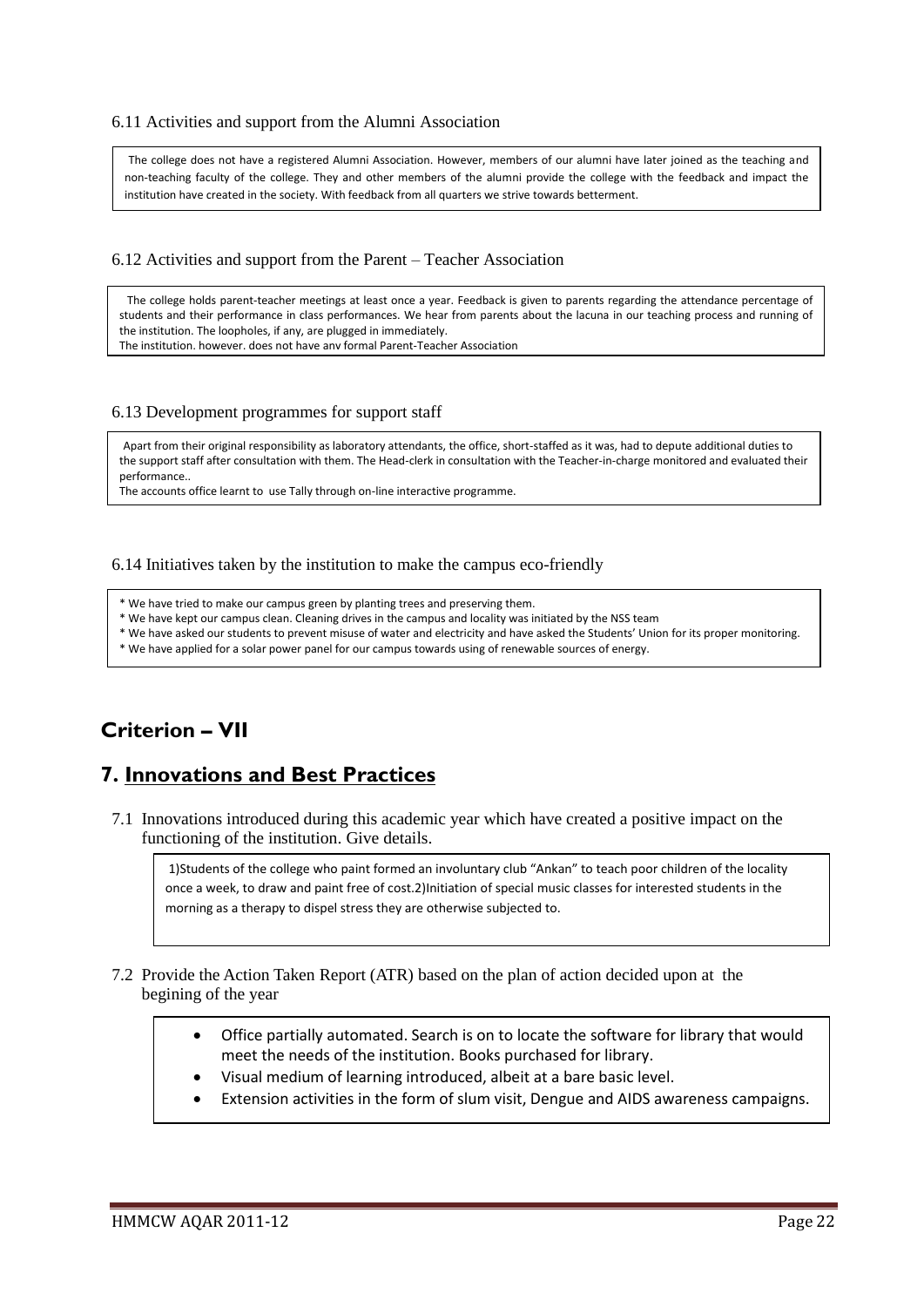7.3 Give two Best Practices of the institution *(please see the format in the NAAC Self-study Manuals)\** 

## **EDUCATION FOR EMPOWERMENT**

# **HMMC EXTRACURRICULAR PROJECT**

#### *Please see Annexure*

7.4 Contribution to environmental awareness / protection

- Preservation, plantation and protection of green in the campus.
- Conservation of non-renewable resources.
- Searching for alternate sources of energy

7.5 Whether environmental audit was conducted? Yes

|  | u C D |  |
|--|-------|--|
|--|-------|--|

7.6 Any other relevant information the institution wishes to add.

The college governing body has decided to introduce URDU as a general course. Inspection is done **rr** by the university and the institution is waiting for the official intimation in this regard. **y,** 

## 8. **Plans of institution for next year**

- \*\* To digitise the teaching, learning and evaluation process of the institution further. **u yo**
- To upgrade library and automate the library and office.
- Visual medium in learning.
- To encourage NSS unit of the college to undertake continuous extension activities in the form of **a**  slum adoption.

*Name \_\_Dr Dipanwita Ghosh \_\_\_\_\_\_\_\_\_\_\_\_\_\_* 

Dipancoita Ghosh

*Signature of the Coordinator, IQAC* Hiralal Mazumdar Memorial College for Women Dakshineswar, Kolkata - 700 035

**as s** 

**u**

**kn**

**a** 

Signature of the Chairperson, IOAC **DR. SOMA GHOSH Prin** or V<br>Par

**ad**

*\_\_\_\_\_\_\_\*\*\*\_\_\_\_\_\_\_*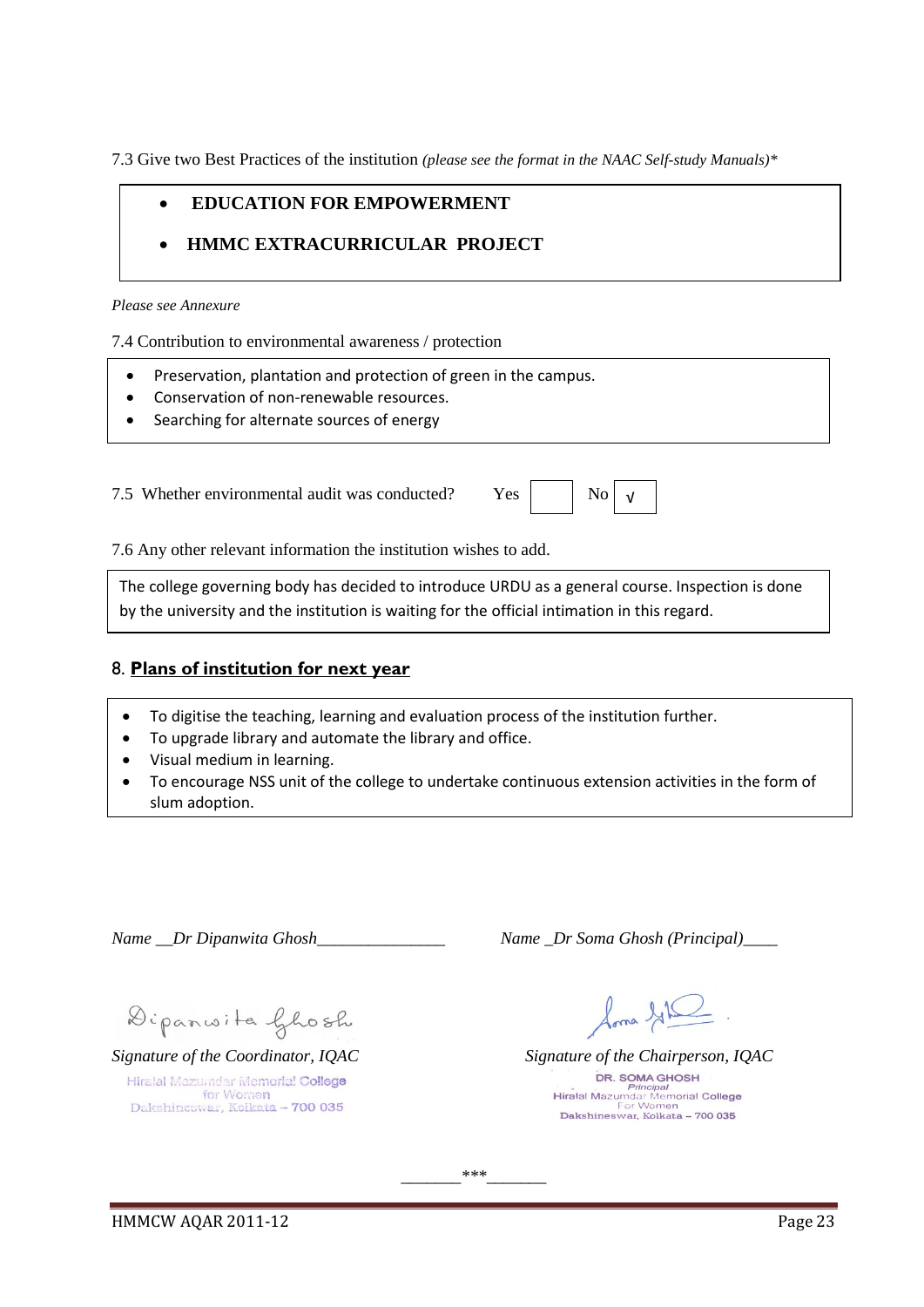| <b>MONTH</b> | <b>SUNDAYS</b>            | HOLIDAY | Working     | UNIV.               | <b>REMARKS</b> |
|--------------|---------------------------|---------|-------------|---------------------|----------------|
|              | (within working)<br>wks.) | ມ       | <b>DAYS</b> | <b>EXAMINATIONS</b> |                |

**Annexure I: Institutional Calendar 2011-12**

**Pre Puja**

HMMCW AQAR 2011-12 Page 24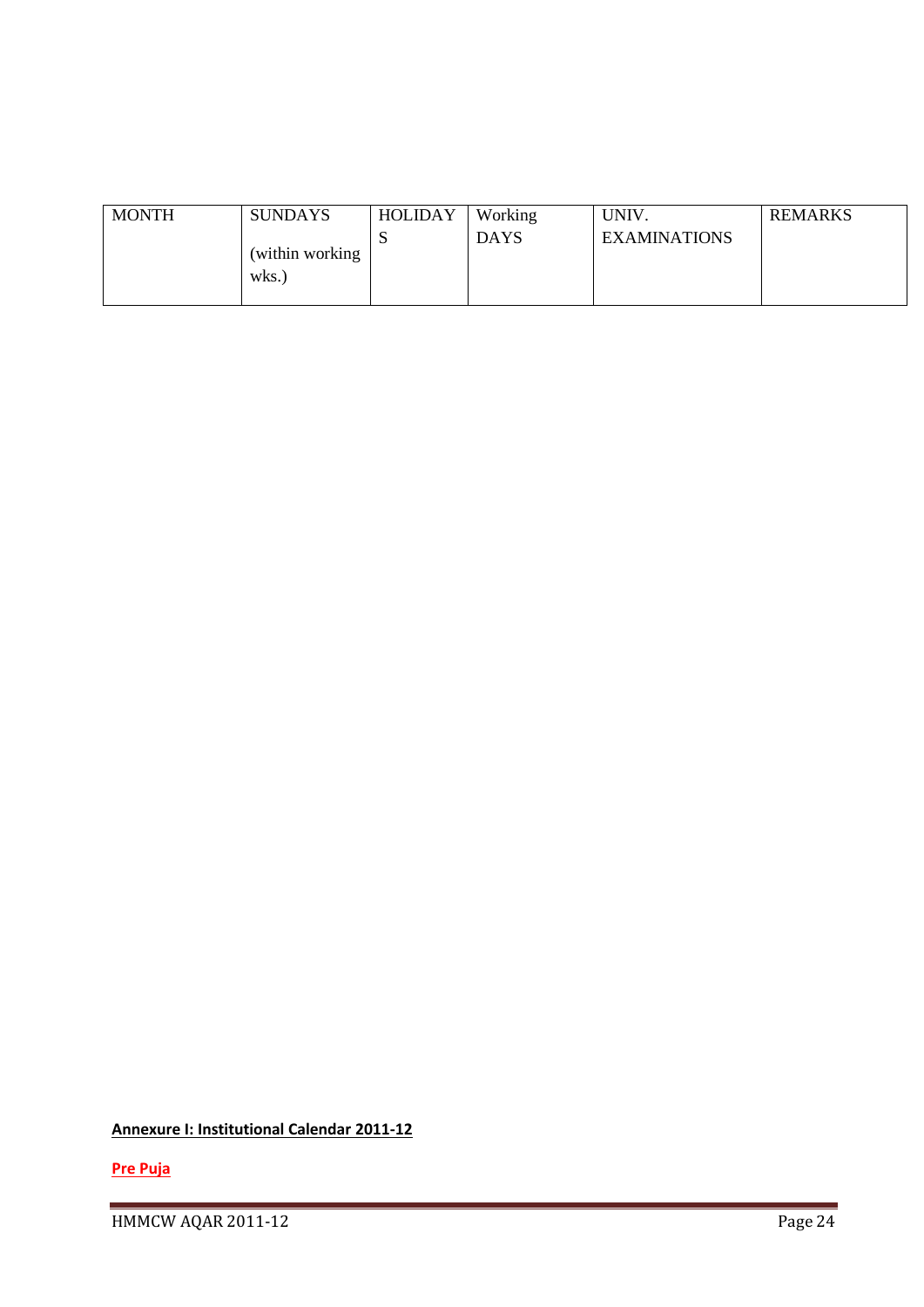| JULY'11                 | 3/10/17/24/31 | <b>Nil</b>                                                    | 26              | $PART-II$<br>PART - I                     | <b>ADMISSION</b> as<br>per university<br>directive                                                                                                                                                              |
|-------------------------|---------------|---------------------------------------------------------------|-----------------|-------------------------------------------|-----------------------------------------------------------------------------------------------------------------------------------------------------------------------------------------------------------------|
|                         |               |                                                               |                 |                                           | PART-I classes<br>will commence<br>from 11 <sup>th</sup> July.                                                                                                                                                  |
|                         |               |                                                               |                 |                                           | 3 <sup>rd</sup> year classes for<br>non lab based<br>subjects will<br>commence from<br>25 <sup>th</sup> July.                                                                                                   |
| <b>AUGUST' 11</b>       | 7/14/21/28    | $8/8 -$<br>$15/8-$<br>Independen<br>ce Day<br>$22/8-$<br>31/8 | $\overline{23}$ | PART - II - lab based<br>sub.<br>PART - I | 3 <sup>rd</sup> year classes for<br>lab based subjects<br>will commence<br>from 23rd August.<br>2 <sup>nd</sup> year classes<br>for non lab based<br>subjects will<br>commence from<br>16 <sup>th</sup> August. |
| SEPTEMBER'11 4/11/18/25 |               | $27/9-$                                                       | 25              |                                           | Registration as per<br>university<br>directive<br>$2nd$ year classes<br>for lab based<br>subjects will<br>commence from<br>$12^{\text{th}}$ September.                                                          |
| OCTOBER'11              | 30/10         | Puja<br>vacation-<br>$2 - 28/10$                              | 03              |                                           |                                                                                                                                                                                                                 |

# Post Puja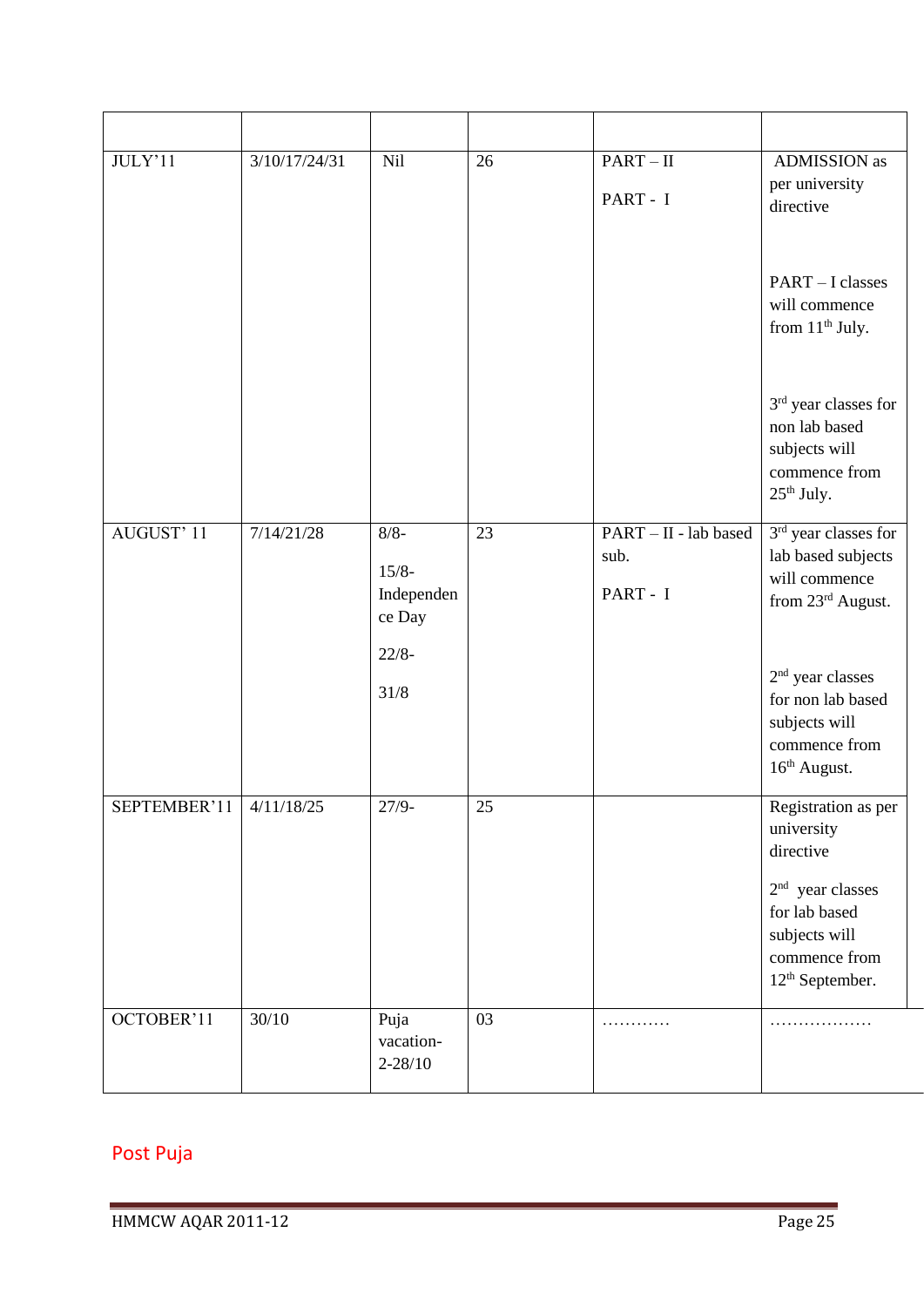| <b>MONTH</b> | SUNDAYS(within<br>working wks.) | <b>HOLIDAYS</b>                                                                                                                                       | <b>TEACHING</b><br><b>DAYS</b> | UNIV.<br><b>EXAMI</b><br><b>NATION</b><br>${\bf S}$ | <b>REMARKS</b>                                                                                                          |
|--------------|---------------------------------|-------------------------------------------------------------------------------------------------------------------------------------------------------|--------------------------------|-----------------------------------------------------|-------------------------------------------------------------------------------------------------------------------------|
| NOVEMBER'11  | 6/13/20/27                      | $4/11-$<br>$7/11-$<br>10/11                                                                                                                           | 23                             |                                                     |                                                                                                                         |
| DECEMBER'11  | 4/11/18                         | $23/12 -$<br>$06/12 -$<br>$07/12 -$<br>25/12-01/01/2012-<br>Christmas and Winter<br>Recess                                                            | 18                             |                                                     | CLASS TESTS and<br><b>TUTORIALS</b> are<br>taken for all the three<br>years                                             |
| JANUAARY'12  | 1/8/15/22/29                    | $12/1-$<br>23/1- Netaji Subhash<br>Chandra Bose's Birth<br>day<br>24/1- Principal's<br>discretion<br>25/1-Maghotsab<br>26/1- Republic day<br>$28/1 -$ | 20                             |                                                     | CLASS TESTS and<br><b>TUTORIALS</b> are<br>taken for all the three<br>years.                                            |
| FEBRUARY'12  | 5/12/19/26                      | $20/2-$                                                                                                                                               | 24                             |                                                     | CLASS TESTS and<br>TUTORIALS are<br>taken for 1 <sup>st</sup> and 2 <sup>nd</sup><br>years.                             |
| MARCH'12     | 4/11/18/25                      | 6/3-Election<br>8/3- DOL YATRA<br>9/3- HOLI                                                                                                           | $\overline{25}$                |                                                     | Test for 3rd year will<br>commence from 12 <sup>th</sup><br>March.<br>Counselling for 3rd<br>year outgoing<br>examinees |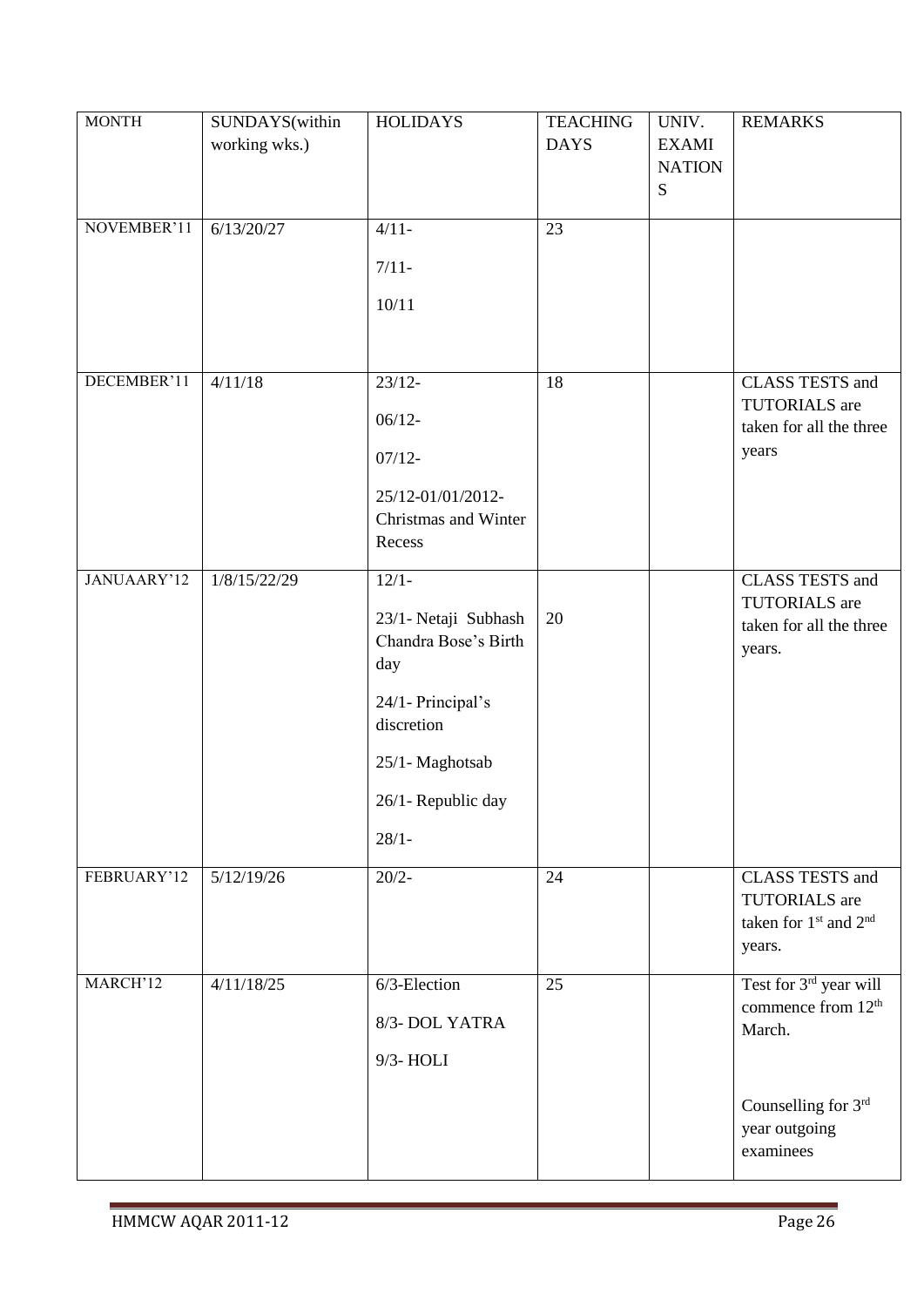|               |              |                                                                                                  |    |                                                       | 30/03- basanta utsab<br>- celebration of<br>colours of spring                                                                                                                              |
|---------------|--------------|--------------------------------------------------------------------------------------------------|----|-------------------------------------------------------|--------------------------------------------------------------------------------------------------------------------------------------------------------------------------------------------|
| APRIL' 12     | 1/8/15/22/29 | 6/4-Good Friday<br>7/4-Easter Saturday<br>13/4- Chaitra<br>Sankranti<br>14/4-Benglai new<br>year | 21 | $PART -$<br>$\rm III$                                 | Counselling for 3rd<br>year outgoing<br>examinees till their<br>exam starts<br>Test for $2nd$ year will<br>commence from 2 <sup>nd</sup><br>April.                                         |
| <b>MAY'12</b> | 6/13/20/27   | $1/5$ - May Day<br>$8/5 -$<br>Summer recess will<br>start from 15/05/2012                        | 25 | $PART -$<br>$\rm III$<br>and<br>PART-<br>$\mathbf{I}$ | Counselling for 2 <sup>ND</sup><br>and 1 <sup>ST</sup> year<br>outgoing examinees<br>till their exam starts<br>Test for 1 <sup>ST</sup> year will<br>commence from 2 <sup>nd</sup><br>May. |
| JUNE'12       | 3/10/17/24   | $21/06$ -Holiday                                                                                 | 25 | $PART-$<br>II and<br>PART-I                           | <b>ADMISSION</b><br>Counseling for new<br>entrants                                                                                                                                         |

# SPECIAL CLASSES WILL BE ARRANGED BY THE RESPECTIVE DEPARTMENTS AS PER REQUIREMENT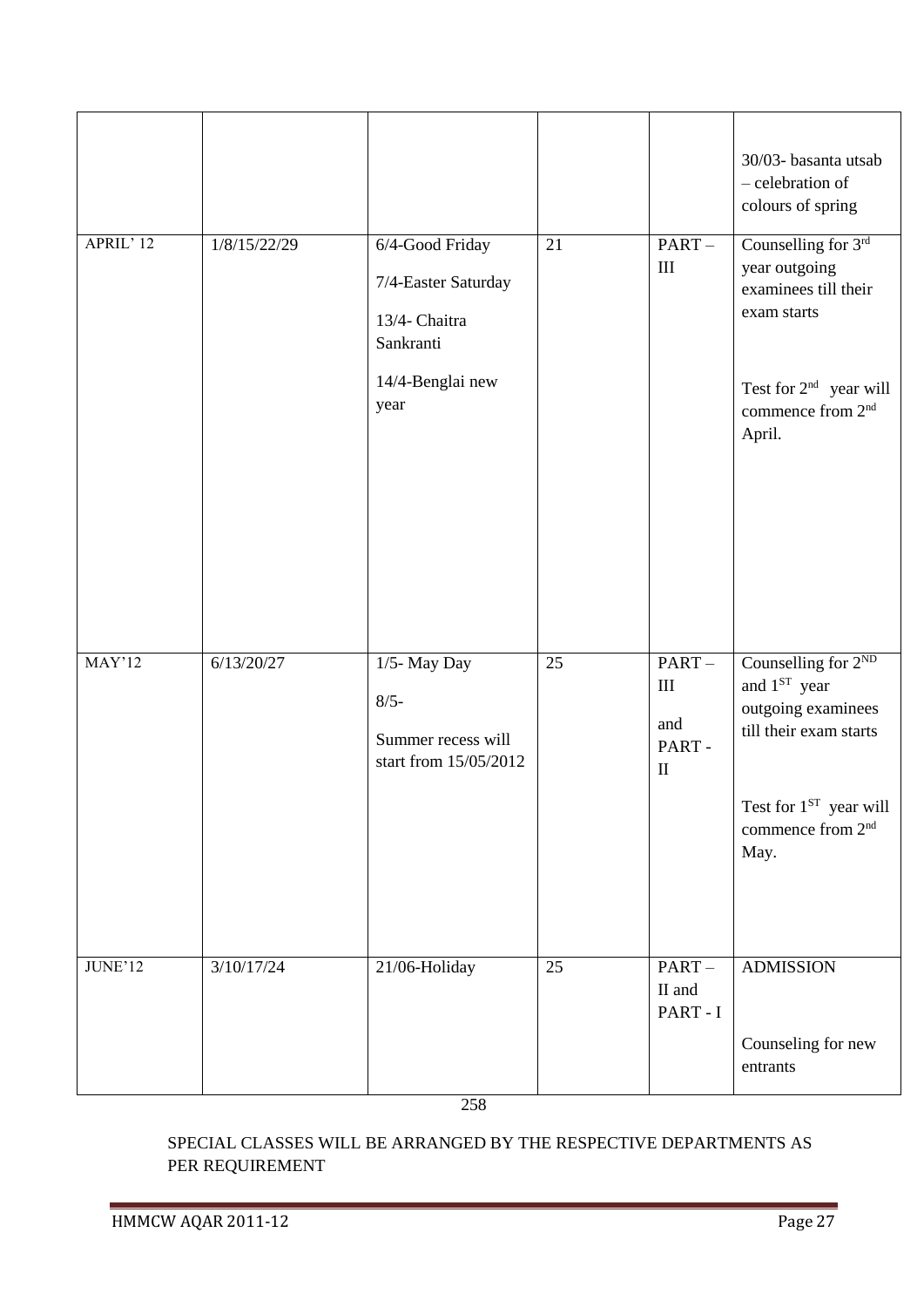### **Annexure 2: Evaluation of the institution by students**



HMMCW Students' Feedback Report 2011-12 Part A: Teaching and Learning

Legends: 1. Teaching method

- 2. Finishing syllabus on time
- 3. Contact time after class hours
- 4. Supporting students beyond the curriculum
- 5. Overall behavior with students
- 6. Evaluation methods adopted by the teacher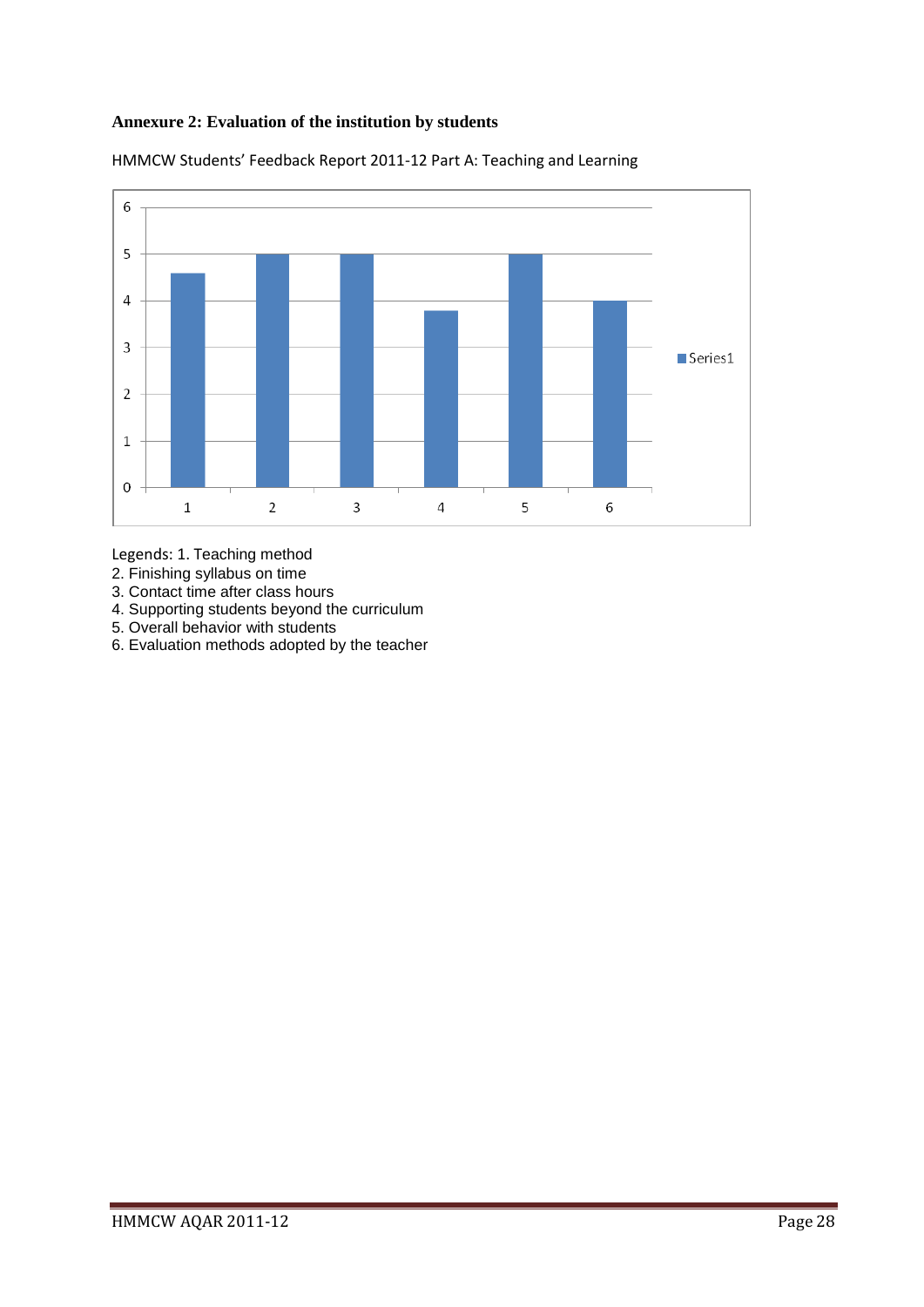### Part B: College infrastructure



Legends: 1. Overall teaching learning environment of the college

- 2. Relationship of teachers with students
- 3. Relationship of non-teaching staff with students
- 4. Seminar library facility
- 5. Central library facility
- 6. Relationship with students' union
- 7. College laboratory facility
- 8. Running water facility
- 9. Reprography services at college
- 10. College canteen
- 11. Overall college environment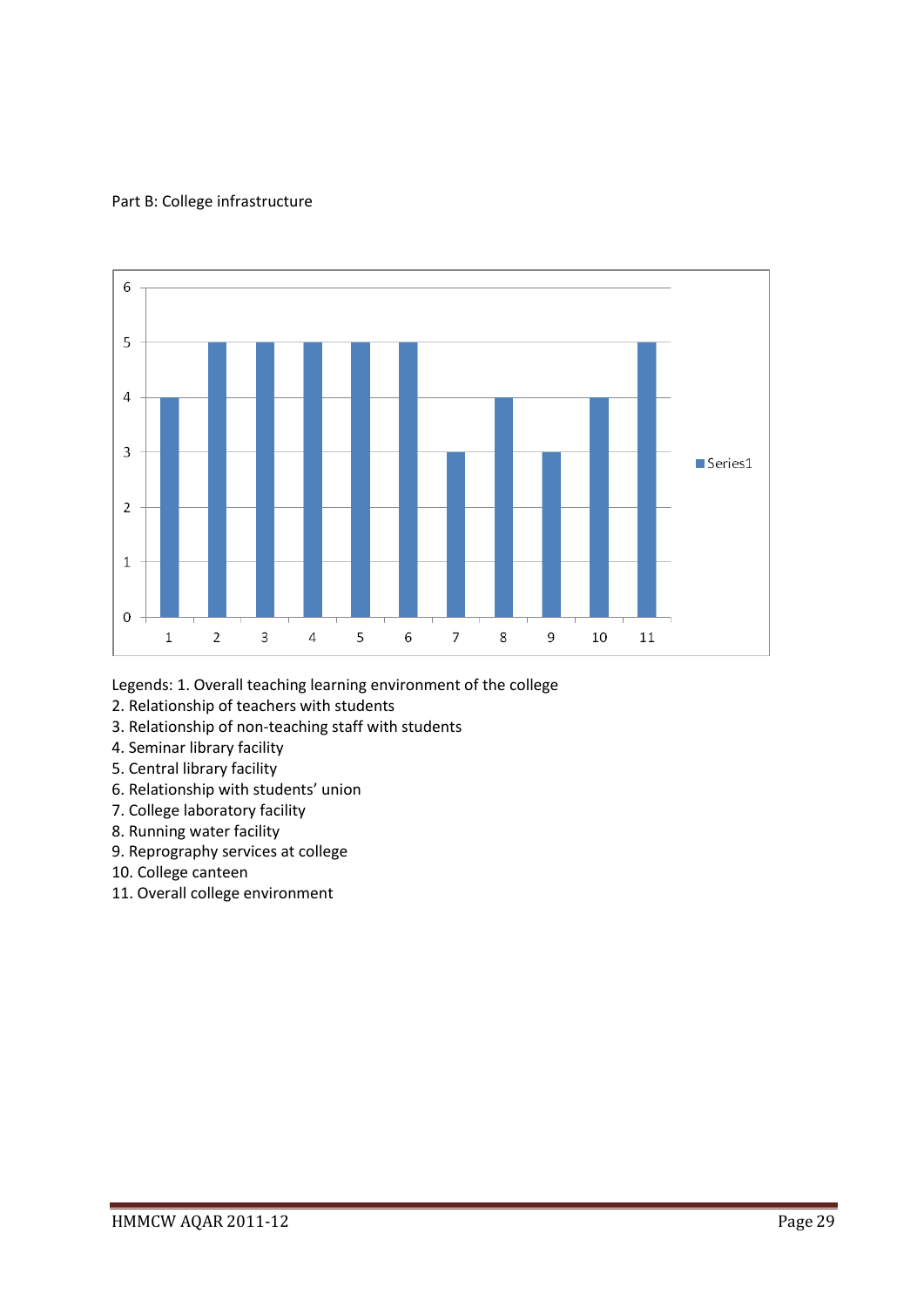## **Annexure 3: BEST PRACTICE – 2011-2012**

# **Title of the Practice: Education for Empowerment**

Couple of strategies have been adopted for the overall development of students coming from different sections of society and different background. This includes psychological counseling, participation in co-curricular activities.

# 2**. Goal**

Counseling is a systematic process of helping students through difficult times by using various counseling skills to enable them to overcome their difficulties. Counselling is offered by faculty, Psychology department, who help the students with complete confidentiality.

Counseling provides them you with unconditional support with respect to their competence.

Counseling can thus helps to explore possibilities, pay more focus on the goals the students wish to achieve or new ways to think about completing one's academic pursuits successfully or any life time skills – like decision making or positive ways of dealing with emotions. Students can even seek for counseling for reasons including high stress levels, depressed or sad mood, lack of concentration, difficulty adjusting to new surroundings or any sort of physical or mental disturbances.

The goal of the institution is to enable its students

- To be treated with dignity and worth
- To be listened to attentively
- To be informed about their rights and responsibilities
- To help them make the right decision

## **3. The Context**

The best practices in the institutions have been promoted in full gusto. The institution has internalized the best practices in order to improve the functioning of the academic and administrative systems. It was designed to empower our girl students and contributing to the journey of social changes.

The aim of the practice is to equip the students with market competencies, so that they could meet with the demands of the changing scenario successfully. Meeting with an experienced and friendly counsellor can help the students to assess their questions and concerns, set goals and develop strategies and skills to manage stress and time or any issues you may be dealing with

This can help to develop our campus resources and connections.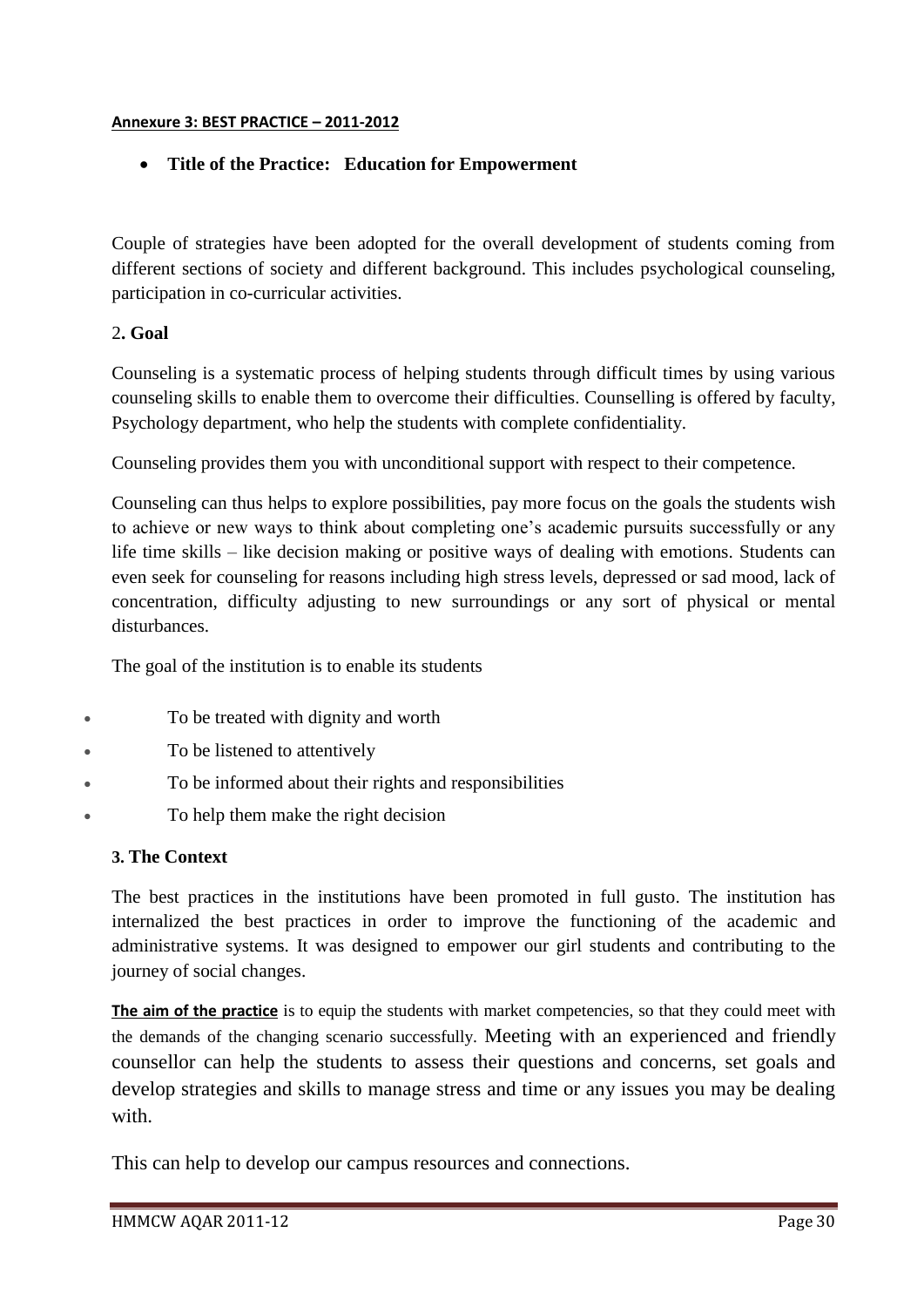## **4. The Practice**

We have planned to offer short term, confidential counselling in many areas of personal wellbeing and mental health including such issues as:

- wellness & life management
- new life experiences
- resource & referral
- crisis management
- depression
- anxiety
- stress management
- grief
- sexuality
- relationship issues
- family
- **goal setting**
- self development
- and any other as required by the students

## **STUDENT CATEGORIES**

1) Socially-backward Students:

## 2) Economically-weaker Students

The practice that prevails is not strictly counselling in the professional sense but a way of managing students with a definite "the counselling approach" with a knack for bringing the best out of the students.

## **5. Evidence of Success**

## **Inclusive practices**

The institution has taken up different practices for students coming from the following sections of the society: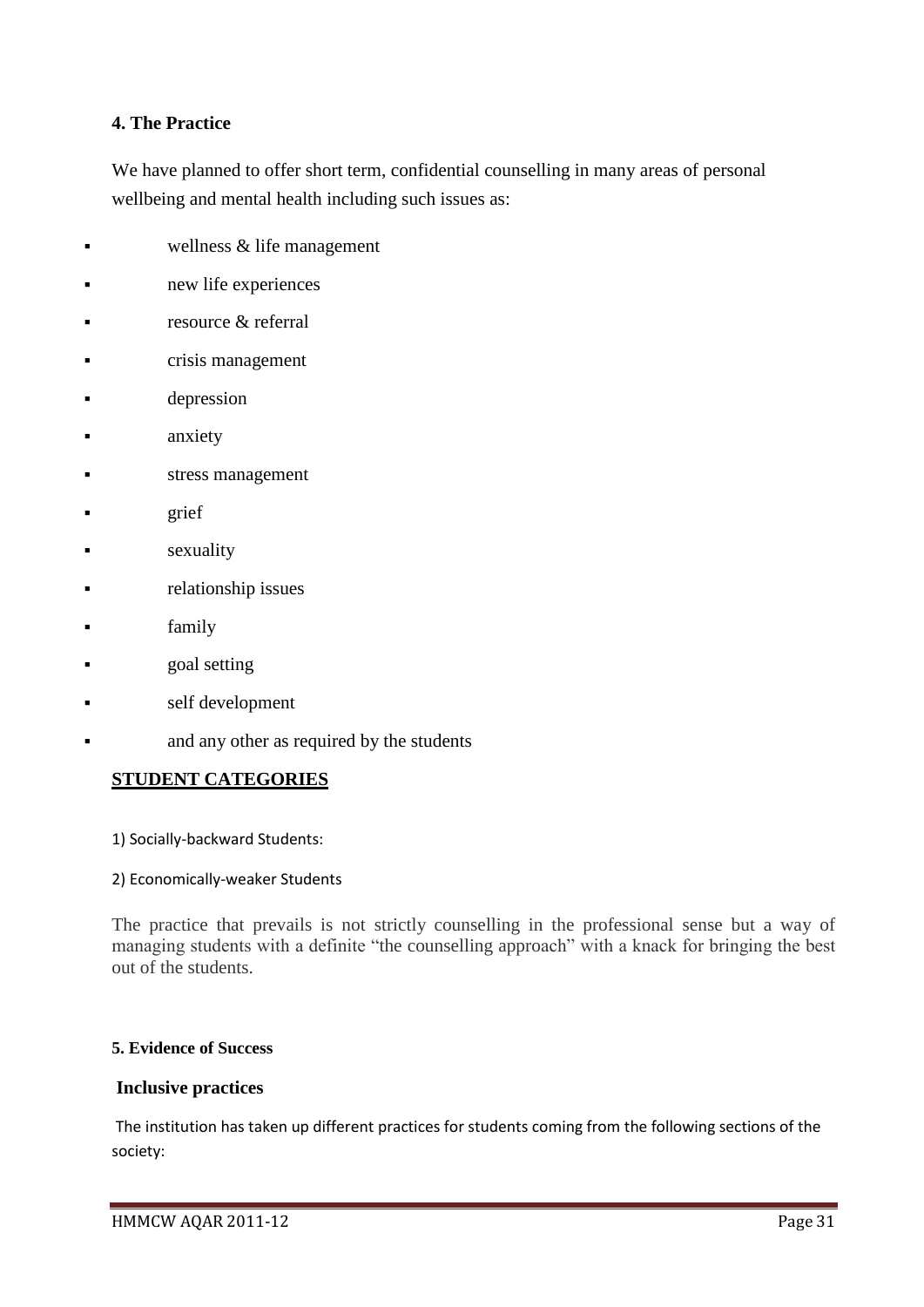## **1) Socially-backward Students:**

- It has taken steps for bringing scholarships for students exclusively belonging socially backward classes.
- The constitutional reservation for the SC's & ST's and other backward Classes (OBC's) are an important means of enabling the socially oppressed and depressed Castes to have access to higher education programmes. The State Government reservation policy as per the orders of the government are implemented in total in admission and encouraging students to participate on priority in academic pursuit of the Students.

### 2**) Economically-weaker Students:**

The college has taken up the initiative to provide different types of aid for different courses.

## **Problems Encountered and Resources Required:**

The attempt is yet to receive full mental support from all quarters of staff and students as it is a new approach to life in an academic institution.

- Resources Required
- $\Box$  Human Resources/Professionals to impart training
- $\Box$  Professionals and psychologists for Counseling
- $\Box$  Mobilising funds

## **2. Title of the Practice**: **HMMC EXTRACURRICULAR PROJECT**

The title of the programme suggests that the efforts of the College to formalize its extracurricular programme are not superfluous; it is an important and integral part of the College curriculum.

#### 2**. Goal**

The College has broad goals for the development of its Students: some of those goals are fostered by the academic programme, but many of those goals are fostered only outside the classroom, through the extracurricular programmes.

From 2011-2012 academic session the College has decided to formalize its extracurricular activities for **all round development of the students**. The college is very keen to watch trends. Before the market forces catch our girl students off-guard, we have decided to prepare them to fight back, so that they can **cater to diverse needs of society, as well as of their own** and a sense of a **sense of community service** is developed among them.

#### **3. The Context**

The extracurricular programme provides means through which students may pursue excellence and achieve distinction. This may be especially important when academic distinction proves elusive: the student whose performance in the classroom is average can gain self confidence through these extracurricular programmes.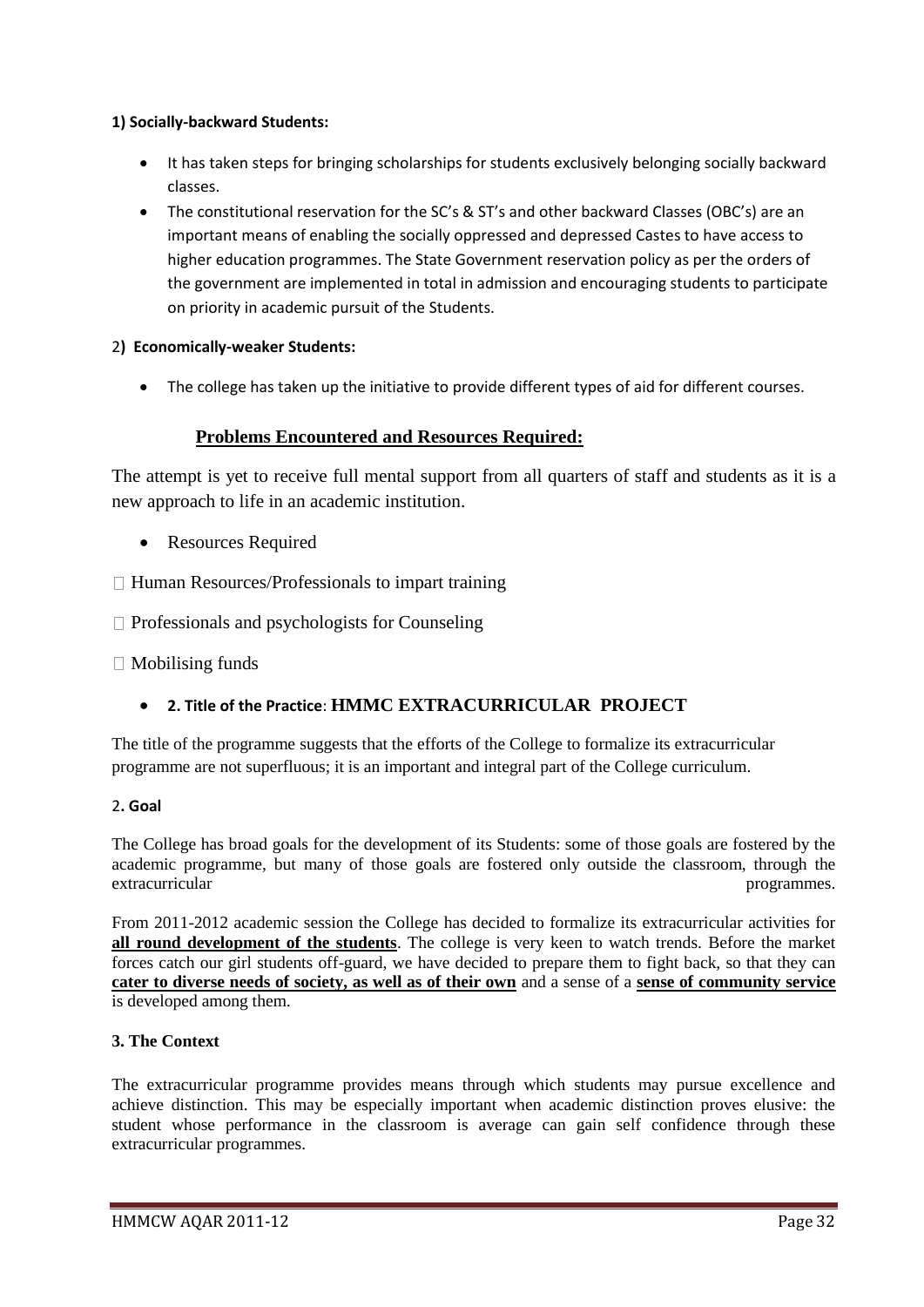The College expects participation in extracurricular activities as the extracurricular programme allows students to develop and display skills that are not accommodated by class work - for example, sports, music, dance, drama, preparation of food items etc.

Many extracurricular activities, both competitive and non-competitive, allow the College students to form social relationships with fellow students. It is an avenue to encourage the students to broaden their ambience and social outlook and bring them out from the grip of the social networking cites, keeping them stuck to the computer monitors.

## **4. The Practice**

# **HMMC EXTRACURRICULAR PROJECT**

The aim of **HMMC EXTRACURRICULAR PROJECT** is to equip the students with market competencies, so that they could meet with the demands of the changing scenario successfully. This practice has boosted the image of the institution in the public eye, and has attracted students.

Most of the activities are, by their nature, collaborative; students are encouraged to work together within the context of the activity.

The extracurricular programmes provide incomparable opportunities for social contact and for forming friendships. As groups consist of members drawn from different class and sections, they encourage students to work together and thus enabling them to form good relationships with other students. Moreover, extracurricular activities also allow for regular and informal contact between students and teachers. Every faculty member is associated formally with an extracurricular activity. In this context, it should be noted that the College does not think that academic success and extracurricular involvement are incompatible.

A list of activities is like this:

- 1. Dance
- 2. Drama
- **3.** Music

Students are given an opportunity to choose their own activity. They are then made to participate in different programmes and intra college competitions are held to inspire the aspiring students. We have specific Cultural And Students' Welfare Committees, who lead the way for success of **HMMC EXTRACURRICULAR PROJECT.**

## **5. Evidence of Success**

The practice has exercised a great motivational influence on the student community. The students are recognizing their potentialities, shedding their inhibitions and coming forward to participate in various activities being organized by the College. What is laudable is that they are benchmarking their achievements and effort. The results of the continuous inspiration are encouraging. It has encouraged students to think about their position in society and find pragmatic solutions to the challenges they face in their daily life: